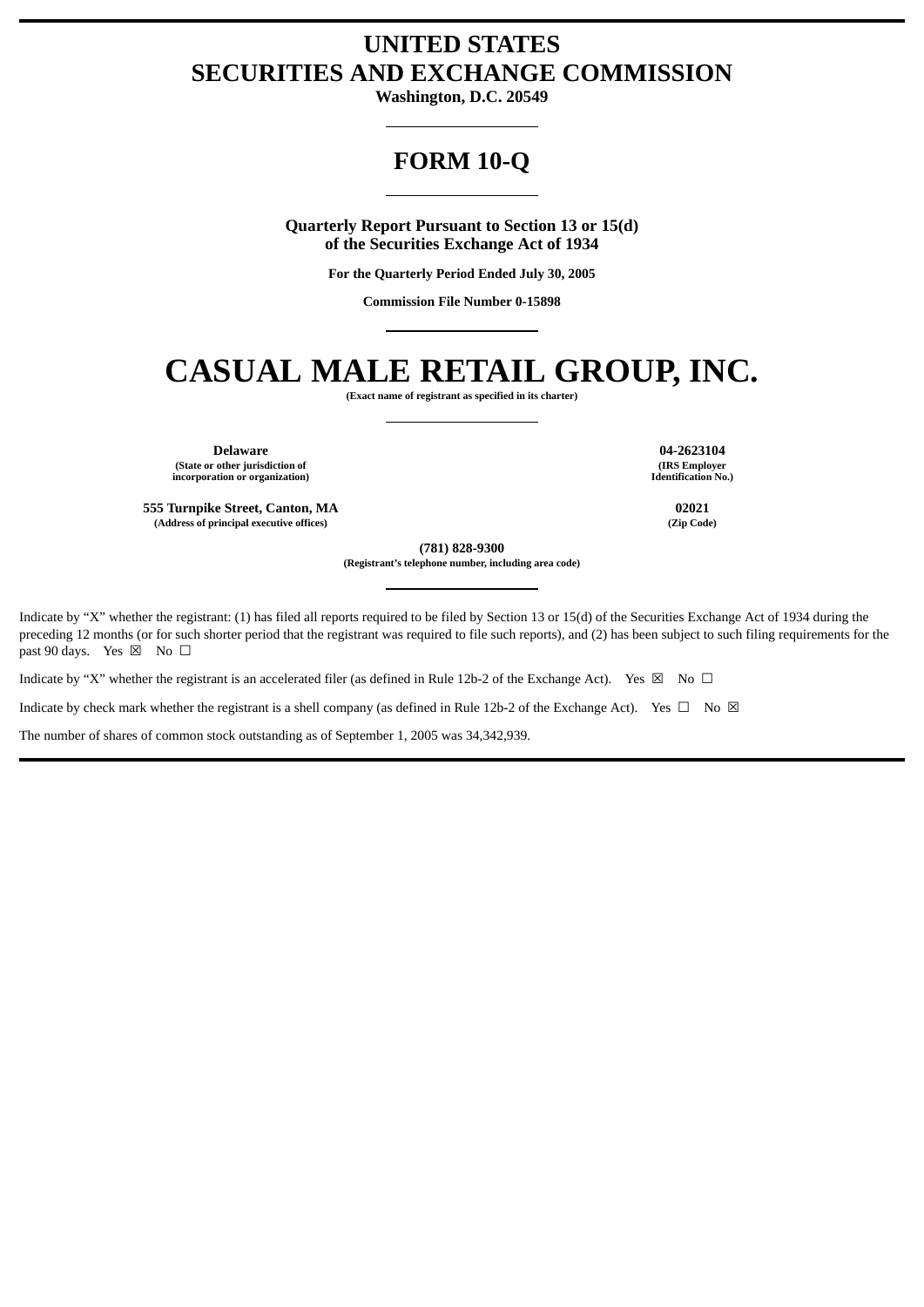# **PART I. FINANCIAL INFORMATION**

**Item 1. Financial Statements.**

# **CASUAL MALE RETAIL GROUP, INC. CONSOLIDATED BALANCE SHEETS**

(In thousands, except share data)

|                                                                                                                           | <b>July 30, 2005</b> | <b>January 29, 2005</b> |
|---------------------------------------------------------------------------------------------------------------------------|----------------------|-------------------------|
|                                                                                                                           | (unaudited)          |                         |
| <b>ASSETS</b>                                                                                                             |                      |                         |
| Current assets:                                                                                                           |                      |                         |
| Cash and cash equivalents                                                                                                 | \$<br>5,695          | \$<br>5,731             |
| Accounts receivable                                                                                                       | 3,478                | 4,238                   |
| Inventories                                                                                                               | 86,484               | 79,858                  |
| Prepaid expenses and other current assets                                                                                 | 2,701                | 4,940                   |
| Total current assets                                                                                                      | 98,358               | 94,767                  |
| Property and equipment, net of accumulated depreciation and amortization                                                  | 75,835               | 74,651                  |
| Other assets:                                                                                                             |                      |                         |
| Goodwill                                                                                                                  | 53,520               | 53,339                  |
| Other intangible assets                                                                                                   | 35,917               | 36,010                  |
| Other assets                                                                                                              | 8,835                | 9,021                   |
|                                                                                                                           |                      |                         |
| Total assets                                                                                                              | \$272,465            | \$<br>267,788           |
|                                                                                                                           |                      |                         |
| <b>LIABILITIES AND STOCKHOLDERS' EQUITY</b>                                                                               |                      |                         |
| Current liabilities:                                                                                                      |                      |                         |
| Current portion of long-term debt                                                                                         | \$<br>5,723          | \$<br>6,362             |
| Accounts payable                                                                                                          | 25,669               | 27,110                  |
| Accrued expenses and other current liabilities                                                                            | 19,438               | 19,783                  |
| Notes payable                                                                                                             | 27,491               | 19,311                  |
|                                                                                                                           |                      |                         |
| Total current liabilities                                                                                                 | 78,321               | 72,566                  |
| Long-term liabilities:                                                                                                    |                      |                         |
| Long-term debt, net of current portion                                                                                    | 115,848              | 117,784                 |
| Other long-term liabilities                                                                                               | 478                  | 474                     |
|                                                                                                                           |                      |                         |
| Total long-term liabilities                                                                                               | 116,326              | 118,258                 |
|                                                                                                                           |                      |                         |
| Stockholders' equity:                                                                                                     |                      |                         |
| Preferred stock, \$0.01 par value, 1,000,000 shares authorized, none outstanding at July 30, 2005 and January 29,<br>2005 |                      |                         |
| Common stock, \$0.01 par value, 75,000,000 shares authorized, 39,507,949 and 39,398,947 shares issued at July 30,         |                      |                         |
| 2005 and January 29, 2005, respectively                                                                                   | 395                  | 394                     |
| Additional paid-in capital                                                                                                | 155,418              | 154,693                 |
| Accumulated deficit                                                                                                       | (54, 502)            | (54, 641)               |
| Treasury stock at cost, 5,171,930 shares at July 30, 2005 and January 29, 2005, respectively                              | (23, 362)            | (23, 362)               |
| Accumulated other comprehensive loss                                                                                      | (131)                | (120)                   |
|                                                                                                                           |                      |                         |
| Total stockholders' equity                                                                                                | 77,818               | 76,964                  |
| Total liabilities and stockholders' equity                                                                                | \$ 272,465           | \$<br>267,788           |
|                                                                                                                           |                      |                         |

*The accompanying notes are an integral part of the consolidated financial statements.*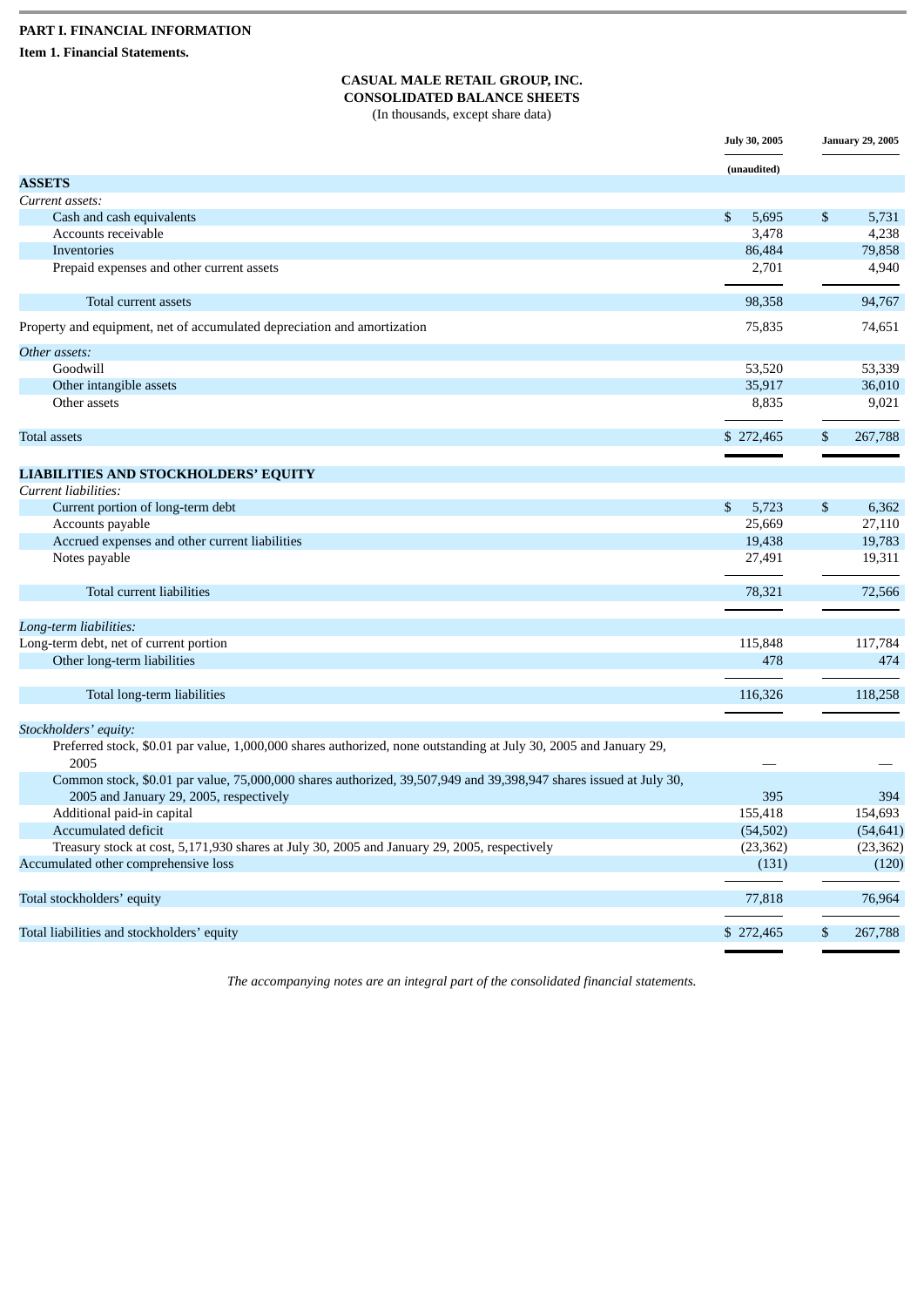# **CASUAL MALE RETAIL GROUP, INC. CONSOLIDATED STATEMENTS OF OPERATIONS** (In thousands, except per share data)

(Unaudited)

|                                                                                    | For the three months ended |              | For the six months ended |    |                          |    |                   |
|------------------------------------------------------------------------------------|----------------------------|--------------|--------------------------|----|--------------------------|----|-------------------|
|                                                                                    | July 30, 2005              |              | July 31, 2004            |    | July 30, 2005            |    | July 31, 2004     |
| <b>Sales</b>                                                                       | \$100,620                  | $\mathbb{S}$ | 88,076                   |    | \$197,918                |    | \$172,251         |
| Cost of goods sold, including occupancy                                            | 56,947                     |              | 51,917                   |    | 114,006                  |    | 102,366           |
| Gross profit                                                                       | 43.673                     |              | 36,159                   |    | 83,912                   |    | 69,885            |
| Expenses:                                                                          |                            |              |                          |    |                          |    |                   |
| Selling, general and administrative                                                | 36,605                     |              | 32,746                   |    | 73,767                   |    | 65,899            |
| Depreciation and amortization                                                      | 2,997                      |              | 2,514                    |    | 5,975                    |    | 4,735             |
| <b>Total expenses</b>                                                              | 39,602                     |              | 35,260                   |    | 79,742                   |    | 70,634            |
| Operating income (loss)                                                            | 4,071                      |              | 899                      |    | 4,170                    |    | (749)             |
| Other income, net                                                                  |                            |              | 308                      |    |                          |    | 308               |
| Interest expense, net                                                              | (2,051)                    |              | (1,977)                  |    | (4,031)                  |    | (4, 156)          |
|                                                                                    |                            |              |                          |    |                          |    |                   |
| Income (loss) from continuing operations before minority interest and income taxes | 2,020                      |              | (770)                    |    | 139                      |    | (4,597)           |
| Minority interest                                                                  |                            |              | (354)                    |    |                          |    | (701)             |
| Income taxes                                                                       |                            |              |                          |    | $\overline{\phantom{0}}$ |    | $\qquad \qquad -$ |
| Income (loss) from continuing operations                                           | 2,020                      |              | (416)                    |    | 139                      |    | (3,896)           |
| Income (loss) from discontinued operations                                         |                            |              | 515                      |    |                          |    | (1,099)           |
| Net income (loss)                                                                  | 2,020                      | \$           | 99                       | \$ | 139                      | S  | (4,995)           |
|                                                                                    |                            |              |                          |    |                          |    |                   |
| Net income (loss) per share - basic and diluted                                    |                            |              |                          |    |                          |    |                   |
| Income (loss) from continuing operations                                           | \$<br>0.06                 | \$           | (0.01)                   | \$ | 0.00                     | \$ | (0.11)            |
| Income (loss) from discontinued operations                                         | 0.00                       |              | 0.01                     |    | 0.00                     |    | (0.03)            |
| Net income (loss)                                                                  | 0.06                       | \$           | 0.00                     | \$ | 0.00                     | \$ | (0.14)            |
|                                                                                    |                            |              |                          |    |                          |    |                   |
| Weighted average number of common shares outstanding                               |                            |              |                          |    |                          |    |                   |
| - Basic                                                                            | 34,284                     |              | 34,485                   |    | 34,259                   |    | 34,805            |
| - Diluted                                                                          | 36,185                     |              | 36,103                   |    | 36,011                   |    | 34,805            |

The accompanying notes are an integral part of the consolidated financial statements.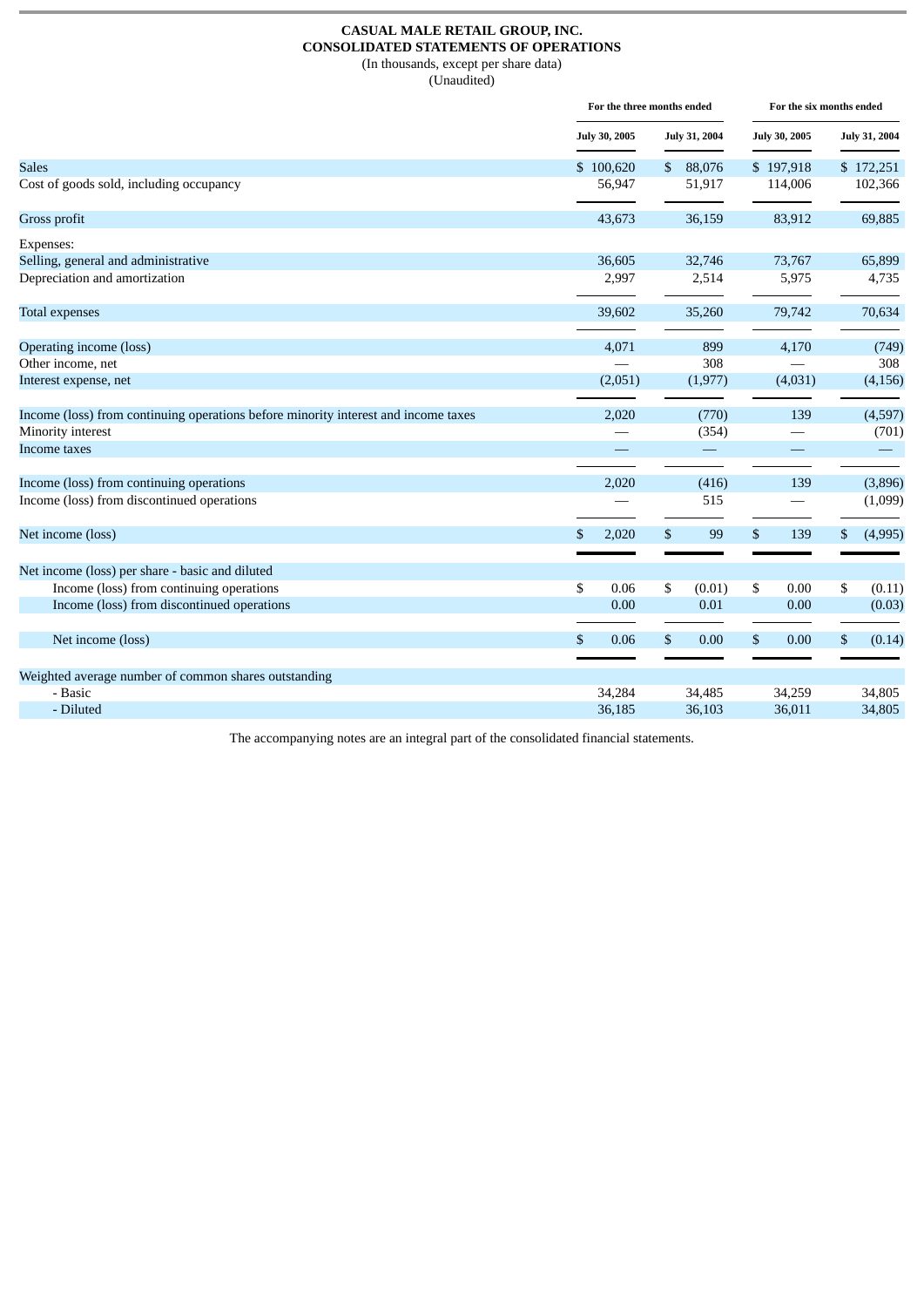#### **CASUAL MALE RETAIL GROUP, INC. CONSOLIDATED STATEMENTS OF CASH FLOWS** (In thousands)

(Unaudited)

|                                                                                                     | <b>Six Months Ended</b> |                      |
|-----------------------------------------------------------------------------------------------------|-------------------------|----------------------|
|                                                                                                     | <b>July 30, 2005</b>    | <b>July 31, 2004</b> |
| Cash flows from operating activities:                                                               |                         |                      |
| Net income (loss)                                                                                   | \$<br>139               | \$<br>(4,995)        |
| Adjustments to reconcile net income (loss) to net cash provided by (used for) operating activities: |                         |                      |
| Loss from discontinued operations                                                                   |                         | 1,099                |
| Depreciation and amortization                                                                       | 5,975                   | 4,735                |
| Other expenses, principally related to debt redemption costs                                        |                         | 2,832                |
| Gain on sale of investment in joint venture                                                         |                         | (3, 140)             |
| Accretion of warrants                                                                               |                         | 103                  |
| Issuance of common stock to related party                                                           | 313                     | 101                  |
| Issuance of common stock to Board of Directors                                                      | 25                      | 48                   |
| Minority interest                                                                                   |                         | (701)                |
| Loss on disposal of fixed assets                                                                    | 108                     | 69                   |
| Changes in operating assets and liabilities:                                                        |                         |                      |
| Accounts receivable                                                                                 | 760                     | 327                  |
| <b>Inventories</b>                                                                                  | (6,626)                 | 7,608                |
| Prepaid expenses                                                                                    | 2,239                   | (1,535)              |
| Other assets                                                                                        | (520)                   | (158)                |
| Reserve for severance and store closings                                                            |                         | (300)                |
| Accounts payable                                                                                    | (1,441)                 | (10,058)             |
| Accrued expenses and other current liabilities                                                      | (351)                   | (1, 148)             |
| Net cash provided by (used for) operating activities                                                | 621                     | (5, 113)             |
| Cash flows used for investing activities:                                                           |                         |                      |
| Additions to property and equipment                                                                 | (6, 649)                | (9, 363)             |
| Proceeds from sale of investment in joint venture                                                   |                         | 1,530                |
|                                                                                                     |                         |                      |
| Net cash used for investing activities                                                              | (6, 649)                | (7, 833)             |
| Cash flows from financing activities:                                                               |                         |                      |
| Net borrowings under credit facility                                                                | 8,180                   | 30,255               |
| Principal payments on long-term debt                                                                | (2,576)                 | (9,654)              |
| Payment of premiums associated with prepayment of long-term debt                                    |                         | (312)                |
| Repurchase of common stock                                                                          |                         | (6,326)              |
| Issuance of common stock under option program and warrants                                          | 388                     | 636                  |
|                                                                                                     |                         |                      |
| Net cash provided by financing activities                                                           | 5,992                   | 14,599               |
| Net change in cash and cash equivalents                                                             | (36)                    | 1,653                |
| Cash and cash equivalents:                                                                          |                         |                      |
| Beginning of the period                                                                             | 5,731                   | 4,179                |
| End of the period                                                                                   | 5,695<br>\$             | \$<br>5,832          |
|                                                                                                     |                         |                      |

The accompanying notes are an integral part of the consolidated financial statements.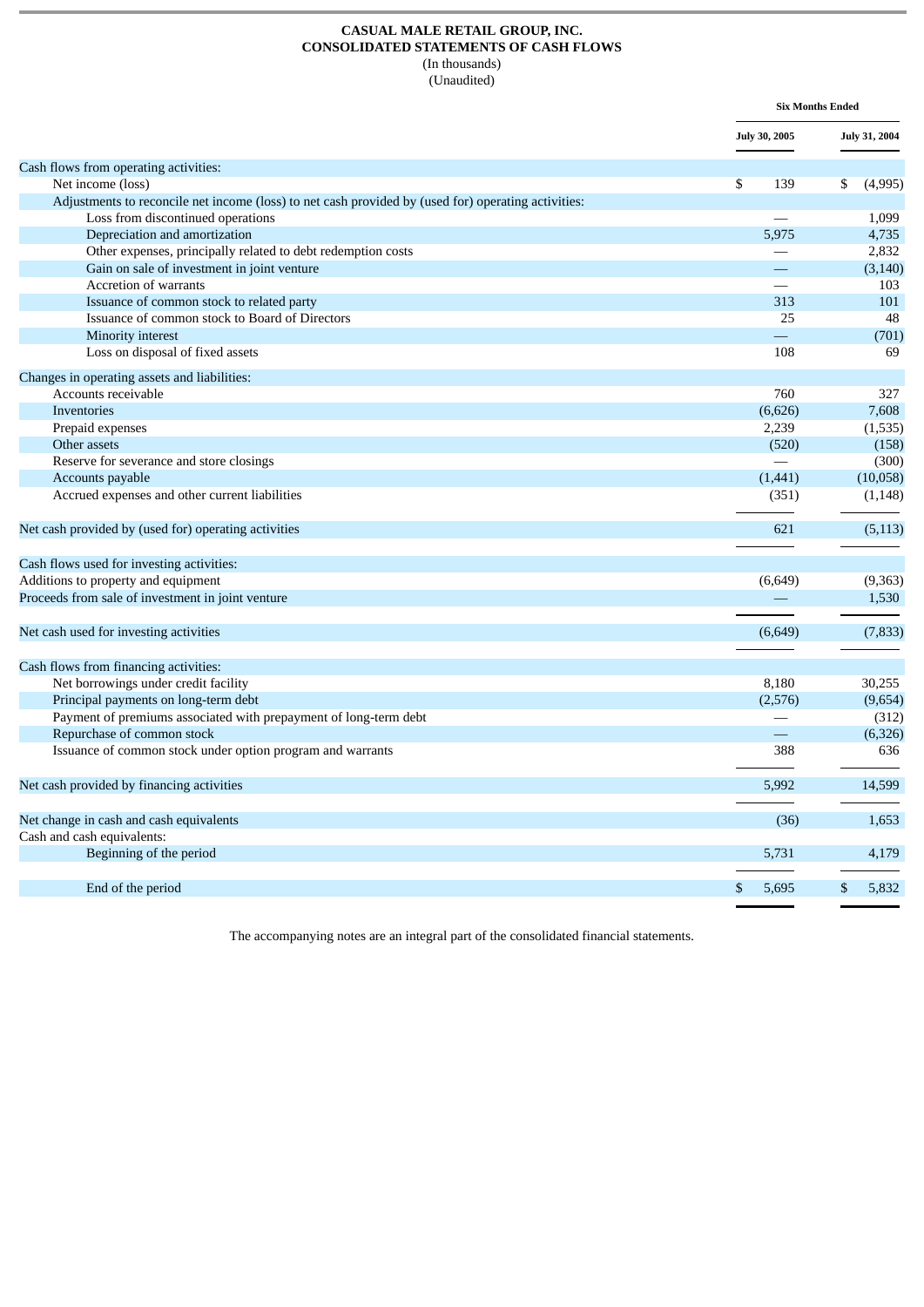#### **CASUAL MALE RETAIL GROUP, INC, Notes to Consolidated Financial Statements**

#### **1. Basis of Presentation**

In the opinion of management of Casual Male Retail Group, Inc., a Delaware corporation (the "Company"), the accompanying unaudited consolidated financial statements contain all adjustments necessary for a fair presentation of the interim financial statements. These financial statements do not include all disclosures associated with annual financial statements and, accordingly, should be read in conjunction with the notes to the Company's audited consolidated financial statements for the fiscal year ended January 29, 2005 (included in the Company's Annual Report on Form 10-K, which was filed with the Securities and Exchange Commission on April 11, 2005).

The information set forth in these statements may be subject to normal year-end adjustments. The information reflects all adjustments that, in the opinion of management, are necessary to present fairly the Company's results of operations, financial position and cash flows for the periods indicated. The preparation of financial statements in conformity with accounting principles generally accepted in the United States requires management to make estimates and assumptions that affect the reported amounts of assets and liabilities and disclosure of contingent assets and liabilities at the date of the financial statements and the reported amounts of revenues and expenses during the reporting period. The Company's business historically has been seasonal in nature, and the results of the interim periods presented are not necessarily indicative of the results to be expected for the full year.

The results of operations for the first six months of fiscal 2005 include the operations of Rochester Big & Tall Clothing, which was acquired by the Company on October 29, 2004 and is discussed in full in Note 2 below. The results of operations for the first six months of fiscal 2004 include the operating results from the Company's Ecko Unltd.® joint venture which was sold during the second quarter of fiscal 2004. Discontinued operations for the first six months of fiscal 2004 include the results of operations from the Company's Levi's®/Dockers® business which was divested during fiscal 2004.

Certain amounts for the three and six months ended July 31, 2004 have been reclassified to conform to the presentation for the three and six months ended July 30, 2005. These adjustments relate to the reclassification for discontinued operations in accordance with the provisions of Statement of Financial Accounting Standards ("SFAS") No. 144, *Accounting for the Impairment or Disposal of Long-Lived Assets* ("SFAS 144"). For further discussion regarding discontinued operations, see Note 5 below.

The Company's fiscal year is a 52- or 53- week period ending on the Saturday closest to January 31. Fiscal 2005 is a 52-week period ending on January 28, 2006.

#### **2. Acquisition of Rochester Big & Tall Clothing**

On October 29, 2004, the Company completed the acquisition of substantially all of the assets of Rochester Big & Tall Clothing (the "Rochester Acquisition"). The purchase price was \$15.0 million in cash and the assumption of bank and subordinated debt of approximately \$5.0 million, in addition to the assumption of identified operating liabilities such as accounts payable and accrued liabilities. The \$5.0 million that the Company assumed in subordinated debt from Rochester Big & Tall Clothing was paid in full on October 29, 2004. There is a potential payment over a three-year period of an additional \$4.0 million, which is subject to an earn-out provision.

The Company allocated the purchase price as follows:

|                                                             |                | Debit (credit)<br>(in thousands) |
|-------------------------------------------------------------|----------------|----------------------------------|
| Cash and cash equivalents                                   | $\mathfrak{S}$ | 860                              |
| Accounts receivable                                         |                | 28                               |
| Inventory                                                   |                | 14,893                           |
| Prepaid expenses                                            |                | 749                              |
| Property and equipment                                      |                | 3,189                            |
| Other assets                                                |                | 467                              |
| Goodwill                                                    |                | 2,843                            |
| <b>Trademarks</b>                                           |                | 4,000                            |
| Other intangibles                                           |                | 1,581                            |
| Accounts payable                                            |                | (3,907)                          |
| Accrued expenses and other current liabilities              |                | (4, 427)                         |
| Accrual for estimated transaction and severance costs       |                | (350)                            |
| Total cash paid for assets acquired and liabilities assumed | \$             | 19,926                           |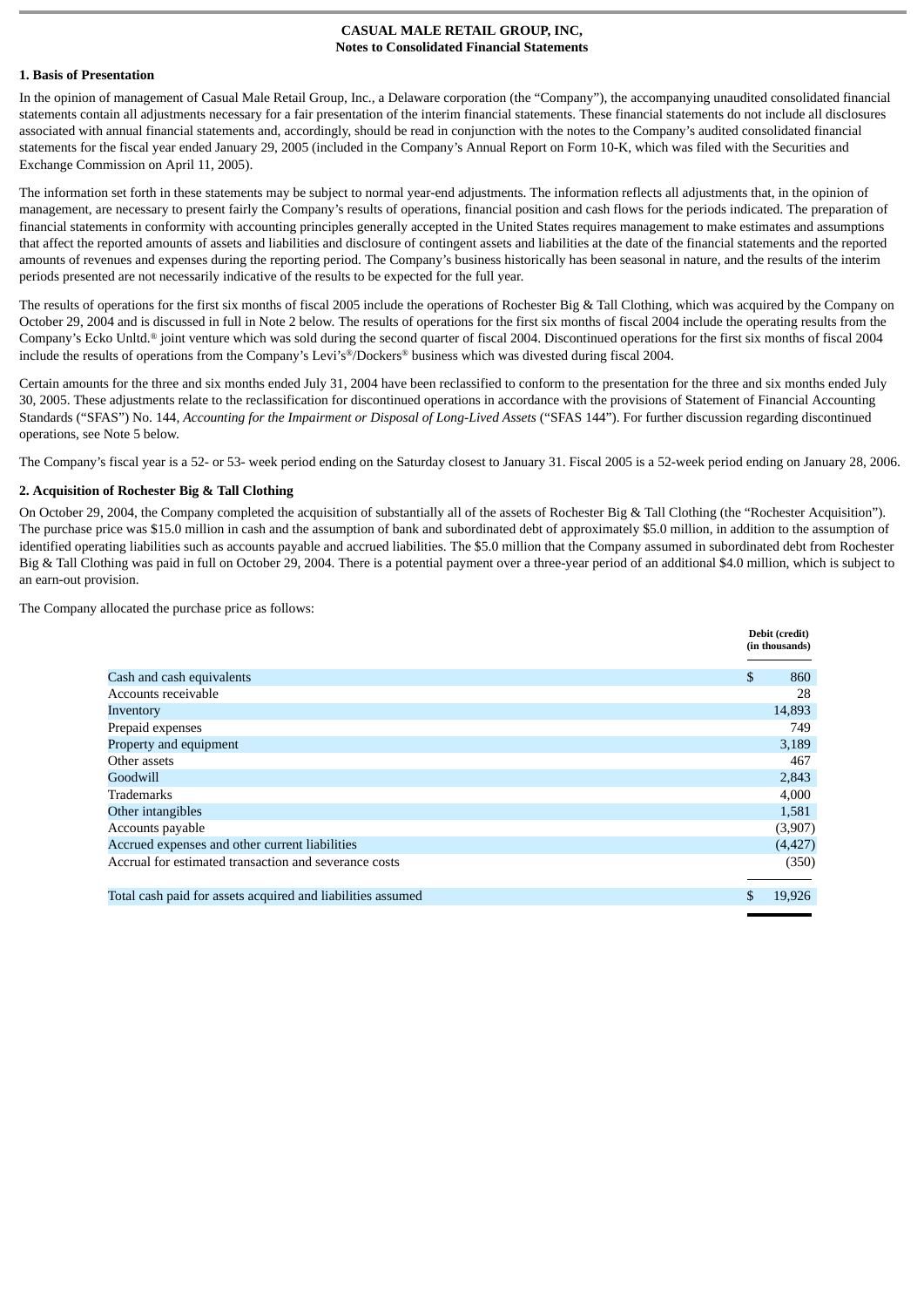The Company financed the transaction with a \$7.5 million term loan from Bank of America Retail Group, Inc., together with borrowings on its existing credit facility, which was amended in connection with the acquisition. See Note 3 for a detailed discussion of the borrowings.

# **3. Debt**

Credit Agreement with Bank of America Retail Group, Inc*.*

On October 29, 2004, in connection with the financing of the Rochester Acquisition, the Company amended its credit facility with Bank of America Retail Group, Inc. (the "Amended Credit Facility"). The Amended Credit Facility continues to principally provide for a total commitment of \$90 million with the ability to issue documentary and standby letters of credits of up to \$20 million. The maturity date of the Amended Credit Facility was extended to October 29, 2007 and is subject to prepayment penalties through October 29, 2006. Borrowings under the Amended Credit Facility bear interest at variable rates based on Bank of America's prime rate or the London Interbank Offering Rate ("LIBOR") and vary depending on the Company's levels of excess availability. The amendment lowered the Company's interest costs under the Amended Credit Facility by approximately 25 basis points depending on its level of excess availability. The Company's ability to borrow under the Amended Credit Facility is determined using an availability formula based on eligible assets, with increased advance rates based on seasonality.

The Company's obligations under the Amended Credit Facility continue to be secured by a lien on all of its assets. The Amended Credit Facility includes certain covenants and events of default customary for credit facilities of this nature, including change of control provisions and limitations on payment of dividends by the Company. The Company is also subject to a financial covenant requiring minimum levels of EBITDA (earnings before interest, taxes, depreciation and amortization) if a minimum excess availability level of \$12.5 million is not maintained. The Company was in compliance with all debt covenants under the Amended Credit Facility at July 30, 2005.

At July 30, 2005, the Company had borrowings outstanding under the Amended Credit Facility of \$27.5 million and outstanding standby letters of credit of \$2.3 million and outstanding documentary letters of credit of \$1.4 million. Average borrowings outstanding under this facility during the first six months of fiscal 2005 were approximately \$25.5 million, resulting in an average unused excess availability of approximately \$37.2 million. Unused excess availability at July 30, 2005 was \$34.4 million.

The fair value of amounts outstanding under the Amended Credit Facility approximates the carrying value at July 30, 2005. At the Company's option, any portion of the outstanding borrowings can be converted to LIBOR-based contracts; the remainder bears interest based on prime. At July 30, 2005, the prime-based borrowings interest rate was 6.25% and the Company had approximately \$16.0 million of borrowing converted to LIBOR contracts with interest rates ranging from 5.09% to 5.24%.

#### *Other Long-Term Debt*

Components of other long-term debt are as follows *(in thousands)*:

|                                                   | <b>July 30, 2005</b> |    | <b>January 29, 2005</b> |
|---------------------------------------------------|----------------------|----|-------------------------|
|                                                   |                      |    |                         |
| 5% convertible senior subordinated notes due 2024 | \$100,000            | \$ | 100,000                 |
| 5% senior subordinated notes due 2007             | 4,813                |    | 6,874                   |
| Term loan                                         | 7,500                |    | 7,500                   |
| Mortgage note                                     | 9,258                |    | 9.772                   |
|                                                   |                      |    |                         |
| Total other long-term debt                        | 121,571              |    | 124,146                 |
| Less: current portion of long-term debt           | (5, 723)             |    | (6, 362)                |
|                                                   |                      |    |                         |
| Other long-term debt, less current portion        | \$115,848            | S. | 117,784                 |
|                                                   |                      |    |                         |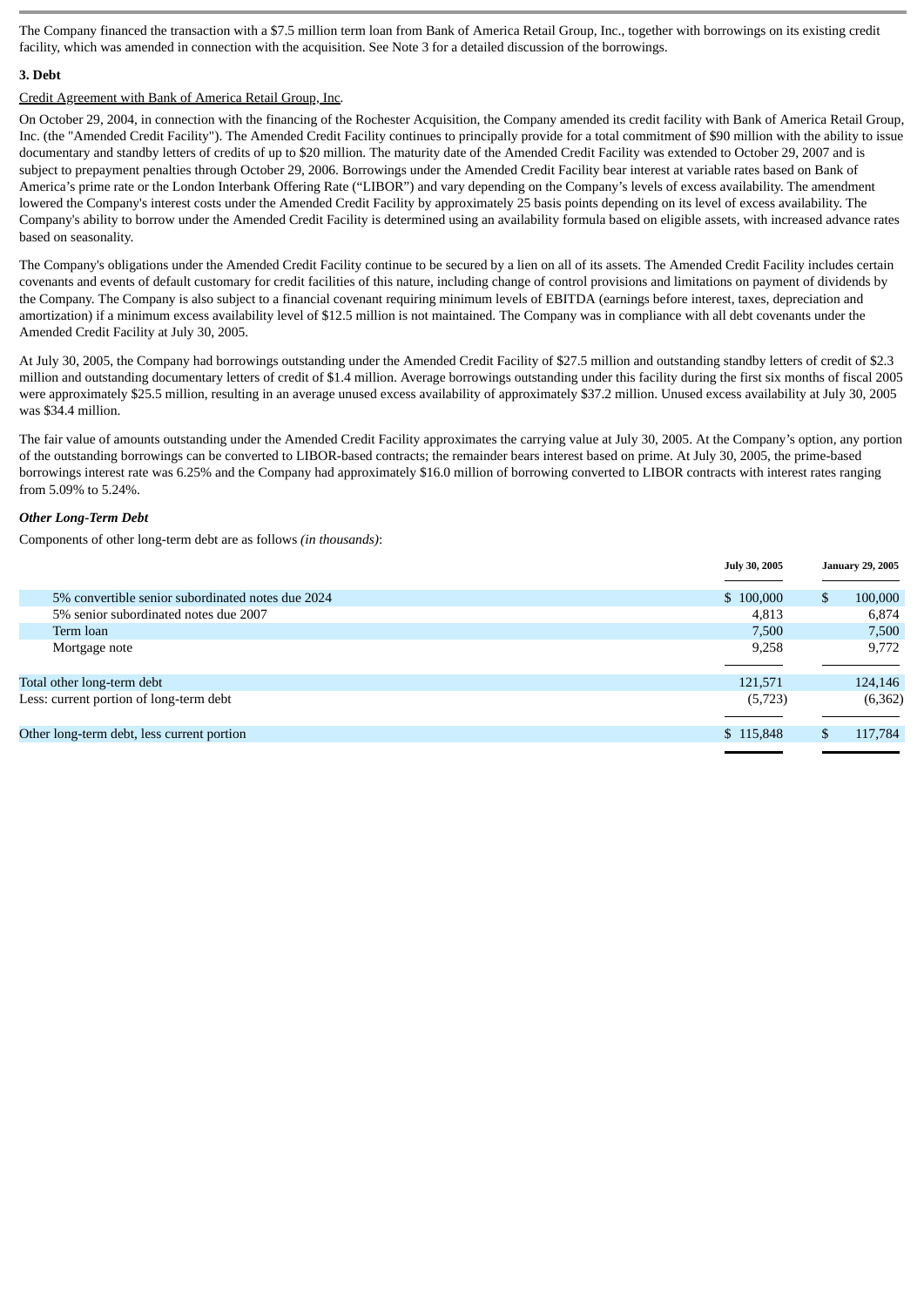# **4. Equity**

# Earnings Per Share

SFAS No. 128, *Earnings per Share,* requires the computation of basic and diluted earnings per share. Basic earnings per share is computed by dividing net income (loss) by the weighted average number of shares of Common Stock outstanding during the respective period. Diluted earnings per share is determined by giving effect to the exercise of stock options and certain warrants using the treasury stock method. The following table provides a reconciliation of the number of shares outstanding for basic and diluted earnings per share:

|                                                                                                                                  | For the three months ended |                      | For the six months ended |                      |  |  |  |
|----------------------------------------------------------------------------------------------------------------------------------|----------------------------|----------------------|--------------------------|----------------------|--|--|--|
|                                                                                                                                  | <b>July 30, 2005</b>       | <b>July 31, 2004</b> | <b>July 30, 2005</b>     | <b>July 31, 2004</b> |  |  |  |
| (in thousands)                                                                                                                   |                            |                      |                          |                      |  |  |  |
| Basic weighted average common shares outstanding                                                                                 | 34.284                     | 34,485               | 34,259                   | 34,805               |  |  |  |
| Stock options, excluding the effect of anti-dilutive options and<br>warrants totaling 1,897 shares for the six months ended July |                            |                      |                          |                      |  |  |  |
| 31, 2004.                                                                                                                        | 1.901                      | 1.618                | 1.752                    |                      |  |  |  |
|                                                                                                                                  |                            |                      |                          |                      |  |  |  |
| Diluted weighted average common shares outstanding                                                                               | 36,185                     | 36,103               | 36,011                   | 34,805               |  |  |  |

In addition, the following potential Common Stock equivalents were also excluded from the computation of diluted earnings per share in each period because the exercise price of such options, warrants and convertible notes was greater than the average market price per share of Common Stock for the respective periods:

|                                                        | For the three months ended |                      | For the six months ended |                      |
|--------------------------------------------------------|----------------------------|----------------------|--------------------------|----------------------|
| (in thousands)                                         | <b>July 30, 2005</b>       | <b>July 31, 2004</b> | <b>July 30, 2005</b>     | <b>July 31, 2004</b> |
|                                                        |                            |                      |                          |                      |
| <b>Options</b>                                         | 647                        | 762                  | 682                      | 507                  |
| Warrants                                               | 1,482                      | 1,482                | 1,868                    | 1,176                |
| Convertible notes at \$10.65 per share                 | 9.390                      | 9.390                | 9,390                    | 9,390                |
| Range of exercise prices of such options, warrants and |                            |                      |                          |                      |
| convertible notes                                      | $$7.11 - $10.65$           | $$7.11 - $10.65$     | $$6.66 - $10.65$         | $$8.50 - $10.65$     |

The above options, warrants and convertible notes which were outstanding and out-of-the-money at July 30, 2005 expire from May 14, 2012 to April 27, 2024.

#### Stock-Based Compensation

As permitted by SFAS No. 123, the Company currently accounts for share-based payments to its employees and directors using the intrinsic value method as determined under APB No. 25, *Accounting for Stock Issue to Employees*, and, as such, generally recognizes no compensation cost for such payments.

The Company has disclosed the pro forma net loss and per share amounts using the fair value based method. Had compensation costs for the Company's grants for stock-based compensation been determined consistent with SFAS 123, the Company's net income (loss) and net income (loss) per share would have been as indicated below:

|                                                   | For the three months ended                           |       |                              |        | For the six months ended |  |         |  |  |
|---------------------------------------------------|------------------------------------------------------|-------|------------------------------|--------|--------------------------|--|---------|--|--|
|                                                   | July 30, 2005 <sup>(1)</sup><br><b>July 31, 2004</b> |       | July 30, 2005 <sup>(1)</sup> |        | <b>July 31, 2004</b>     |  |         |  |  |
| (in thousands, except per share amounts)          |                                                      |       |                              |        |                          |  |         |  |  |
| Net income $(\text{loss})$ – as reported          |                                                      | 2.020 | ٦D                           | 99     | 139                      |  | (4,995) |  |  |
| Net income $(\text{loss})$ – pro forma            | D                                                    | 1,857 | Œ                            | (743)  | (188)                    |  | (6,213) |  |  |
| Net income (loss) per share – diluted as reported | D                                                    | 0.06  | S                            | 0.00   | 0.00                     |  | (0.14)  |  |  |
| Net income (loss) per share - diluted pro-forma   |                                                      | 0.05  |                              | (0.02) | (0.01)                   |  | (0.18)  |  |  |

(1) As discussed in Note 9, the Company accelerated all options outstanding as of January 27, 2005. Accordingly, the only pro forma adjustment for the three and six months ended July 30, 2005 related to options granted since January 27, 2005.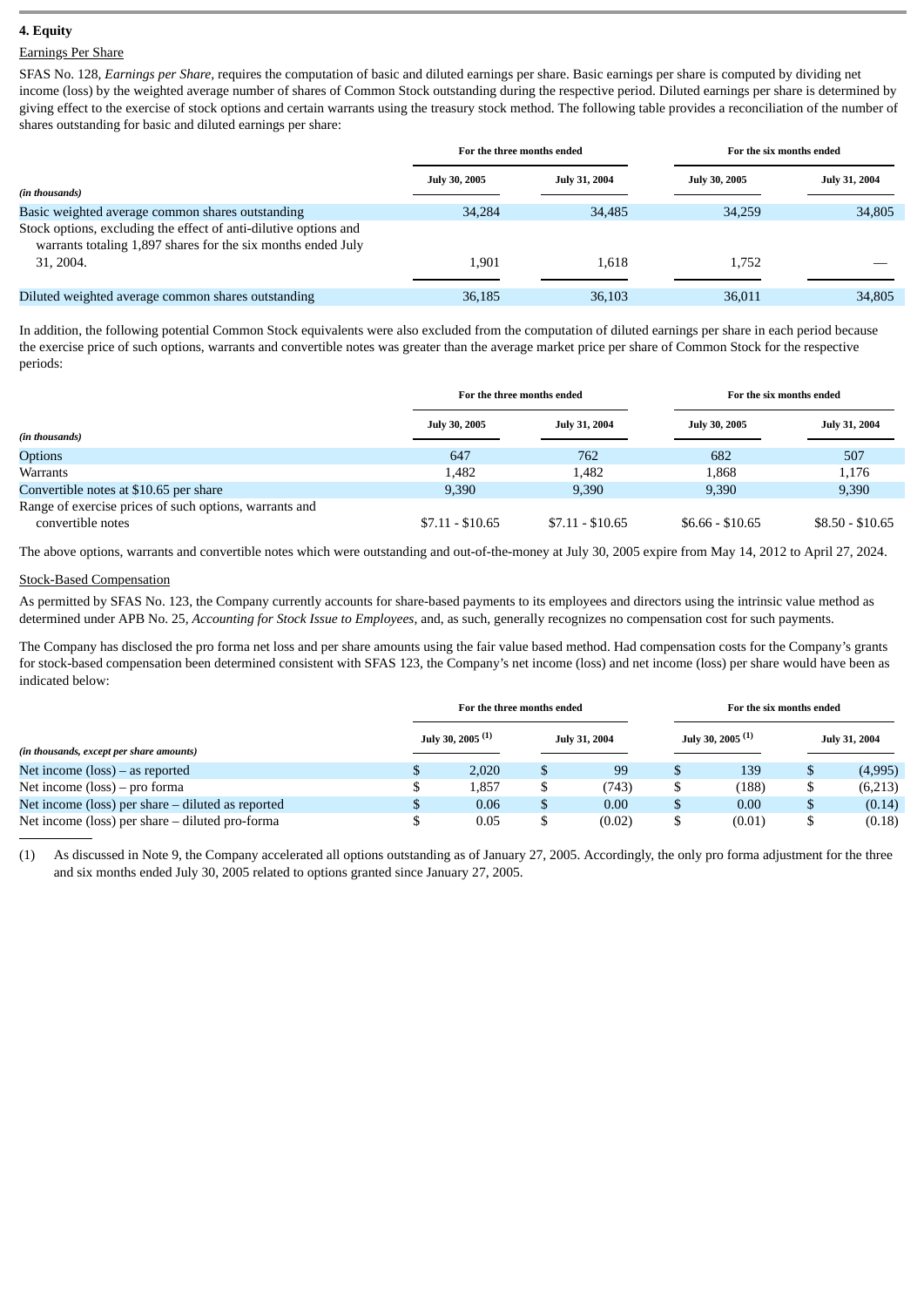The fair value of each option grant is estimated on the date of grant using the Black-Scholes Option Pricing Model with the following weighted-average assumptions used for grants for the six months ended July 30, 2005 and July 31, 2004:

|                            | July 30, 2005 | <b>July 31, 2004</b> |  |  |
|----------------------------|---------------|----------------------|--|--|
| <b>Expected volatility</b> | 65.0%         | 65.0%                |  |  |
| Risk-free interest rate    | 3.97%-4.14%   | 2.69% -3.71%         |  |  |
| Expected life              | $4.5$ yrs.    | $4.5$ vrs.           |  |  |
| Dividend rate              |               |                      |  |  |

The weighted-average fair value of options granted in the first six months of fiscal 2005 and fiscal 2004 were \$3.35 and \$4.55, respectively.

On May 9, 2005, the Company granted to certain executives of the Company options to purchase 520,000 shares of the Company's Common Stock. These stock options have an exercise price of \$6.90 per share and will vest ratably over a three year period, with the first one-third vesting on May 9, 2006. On June 7, 2005, the Company granted to certain employees options to purchase 175,000 shares of the Company's Common Stock. These stock options have an exercise price of \$7.38 per share and will vest ratably over a three year period, with the first one-third vesting on June 7, 2006.

These option agreements require that the aggregate exercise price be paid by forfeiting a number of shares of Common Stock underlying the option with a fair market value equal to such aggregate exercise price. Therefore, under APB No. 25, these options are subject to variable accounting. The impact of variable accounting was immaterial to the Company's results of operations for the second quarter of fiscal 2005. Once the Company adopts SFAS No. 123R, as discussed below, these stock options will become fixed-based awards and will no longer be subject to variable accounting.

#### **5. Discontinued Operations**

In fiscal 2004, the Company completed its plan to exit its Levi's®/Dockers® business. In accordance with the provisions of SFAS 144, the Company's operating results for the three and six months ended July 31, 2004 were reclassed to reflect the operating results for the Company's closed Levi's®/Dockers® stores as discontinued operations.

Due to the consolidated tax position for the three and six months ended July 31, 2004, no tax benefit or provision was realized on discontinued operations. Below is a summary of the results of operations for these stores for the three and six months ended July 31, 2004:

|                                              |   | For the three months<br>ended July 31, 2004 |   | For the six months<br>ended July 31, 2004 |  |  |
|----------------------------------------------|---|---------------------------------------------|---|-------------------------------------------|--|--|
| (in thousands)                               |   |                                             |   |                                           |  |  |
| <b>Sales</b>                                 | S | 20,974                                      | S | 41,378                                    |  |  |
| Gross margin                                 |   | 4,029                                       |   | 7,212                                     |  |  |
| Selling, general and administrative expenses |   | 2,712                                       |   | 7,143                                     |  |  |
| Depreciation and amortization                |   | 802                                         |   | 1,168                                     |  |  |
|                                              |   |                                             |   |                                           |  |  |
| Income (loss) from discontinued operations   |   | 515                                         | S | (1,099)                                   |  |  |

#### **6. Income Taxes**

At July 30, 2005, the Company had total gross deferred tax assets of approximately \$42.6 million, which are fully reserved. These tax assets principally relate to federal net operating loss carryforwards that expire from 2017 through 2024. The ability to reduce the Company's corresponding valuation allowance of \$42.6 million in the future is dependent upon the Company's ability to achieve sustained taxable income.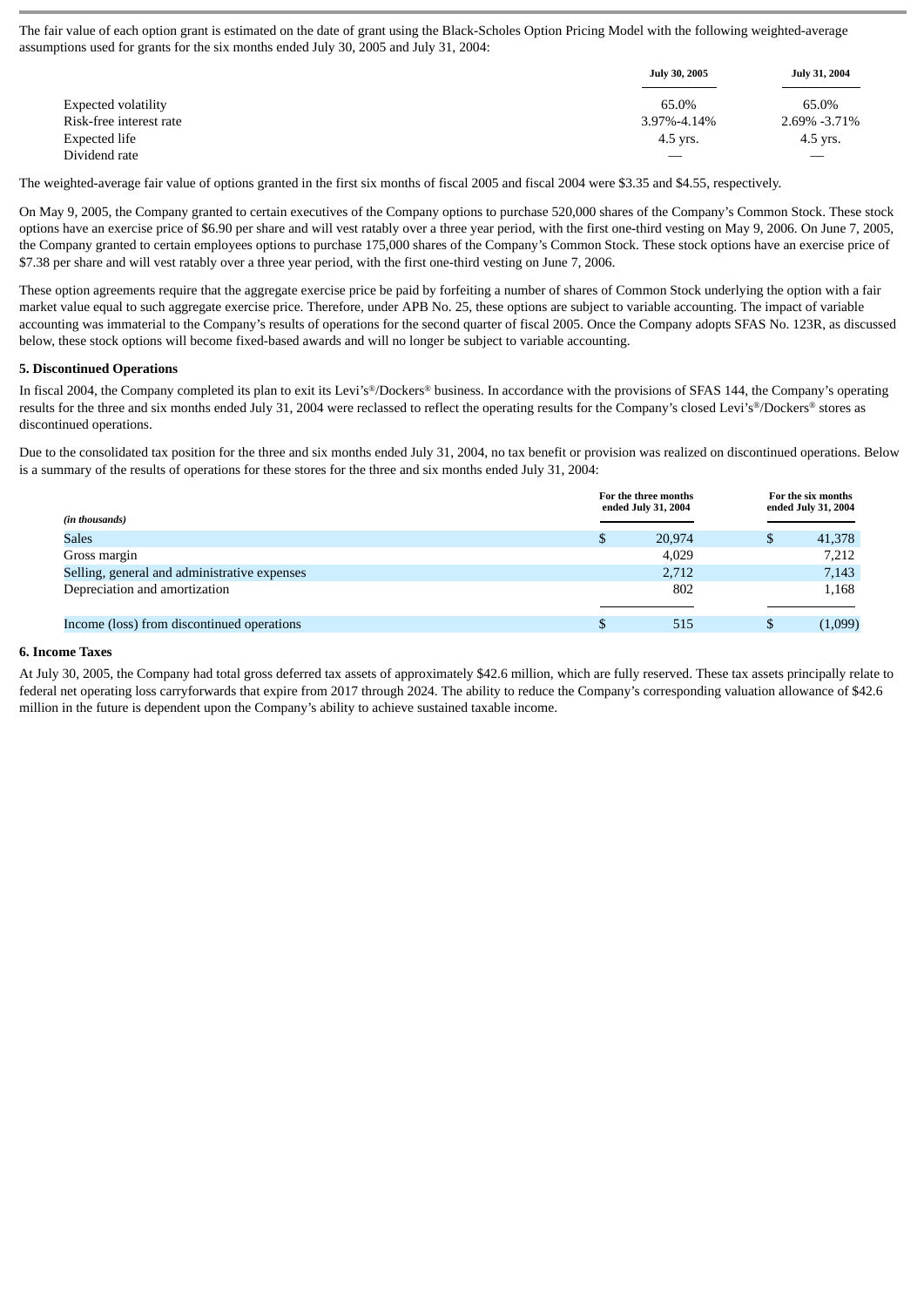Due to the circumstances described above, no tax benefit or provision has been recognized for the three and six months ended July 30, 2005 and July 31, 2004.

#### **7. Segment Information**

Through the end of fiscal 2004, the Company operated its business under two reportable segments: (i) the Big & Tall business and (ii) the Other Branded Apparel business. Beginning in the first quarter of fiscal 2005, with the divesture of the Company's Other Branded Apparel businesses in fiscal 2004, the Company operates under a single reportable segment, Big & Tall business.

For the three and six months ended July 31, 2004, the Big & Tall business segment included the Company's Casual Male Big & Tall retail and outlet stores, and its Casual Male catalog and e-commerce businesses. The Company's Other Branded Apparel business reflect the results of operations of its Ecko Unltd.® outlet stores, which were owned and operated through a joint venture with Ecko.Complex, LLC through July 30, 2004 when the Company sold its 50.5% interest in the joint venture to Ecko.Complex, LLC.

The accounting policies of the reportable segments were consistent with the consolidated financial statements of the Company. The Company evaluates individual store profitability in terms of a store's "Operating Income (Loss)," which is defined by the Company as gross margin less occupancy costs, direct selling costs and an allocation of indirect selling costs. Below are the results of operations on a segment basis for the three and six months ended July 31, 2004:

|                                     | For the three months ended July 31, 2004 |                        |    |                                                          | For the six months ended July 31, 2004 |                        |      |     |                                                          |             |
|-------------------------------------|------------------------------------------|------------------------|----|----------------------------------------------------------|----------------------------------------|------------------------|------|-----|----------------------------------------------------------|-------------|
| (in millions)                       |                                          | Big & Tall<br>business |    | <b>Other Branded</b><br><b>Apparel</b><br>business $(1)$ | <b>Total</b>                           | Big & Tall<br>business |      |     | <b>Other Branded</b><br><b>Apparel</b><br>business $(1)$ | Total       |
| <b>Statement of Operations:</b>     |                                          |                        |    |                                                          |                                        |                        |      |     |                                                          |             |
| <b>Sales</b>                        | \$                                       | 81.5                   | \$ | 6.6                                                      | \$88.1                                 | \$159.6                |      | \$  | 12.7                                                     | \$172.3     |
| Gross margin                        |                                          | 34.2                   |    | 2.0                                                      | 36.2                                   |                        | 66.0 |     | 3.9                                                      | 69.9        |
| Selling, general and administrative |                                          | 30.4                   |    | 2.4                                                      | 32.8                                   |                        | 61.3 |     | 4.6                                                      | 65.9        |
| Depreciation and amortization       |                                          | 2.2                    |    | 0.3                                                      | 2.5                                    |                        | 4.1  |     | 0.6                                                      | 4.7         |
|                                     |                                          |                        |    |                                                          |                                        |                        |      |     |                                                          |             |
| Operating income (loss)             | \$                                       | 1.6                    | \$ | (0.7)                                                    | $\mathbb{S}$<br>0.9                    | \$                     | 0.6  | \$. | (1.3)                                                    | \$<br>(0.7) |
|                                     |                                          |                        |    |                                                          |                                        | At July 30, 2004       |      |     |                                                          |             |

| <b>Balance Sheet:</b>                |      |      |                          |        |
|--------------------------------------|------|------|--------------------------|--------|
| Inventories                          | 64.7 |      | 22.8                     | \$87.5 |
| Fixed assets                         | 65.4 |      | 1.3                      | 66.7   |
| Goodwill and other intangible assets | 81.3 |      | $\overline{\phantom{m}}$ | 81.3   |
| Trade accounts payable               |      | 17.0 | 3.7                      | 20.7   |
| Capital expenditures                 |      | 7.4  | 2.0                      | 9.4    |

(1) Balance Sheet amounts for the Company's Other Branded Apparel business at July 31, 2004 include assets of the Company's Levi's®/Dockers® outlet stores which were still open at the end of the second quarter of fiscal 2004. The operating results of these stores were reclassed to discontinued operations, see Note 5.

## **8. Related Parties**

#### **Jewelcor Management, Inc.**

Since October 1999, the Company has had an ongoing consulting agreement with Jewelcor Management, Inc. ("JMI") to assist in developing and implementing a strategic plan for the Company and for other related consulting services as may be agreed upon between JMI and the Company. Seymour Holtzman, who became the Company's Chairman of the Board on April 11, 2000, is the beneficial holder of approximately 15.86% of the outstanding Common Stock of the Company (principally held by JMI). He is also the president and chief executive officer, and indirectly, with his wife, the primary shareholder of JMI.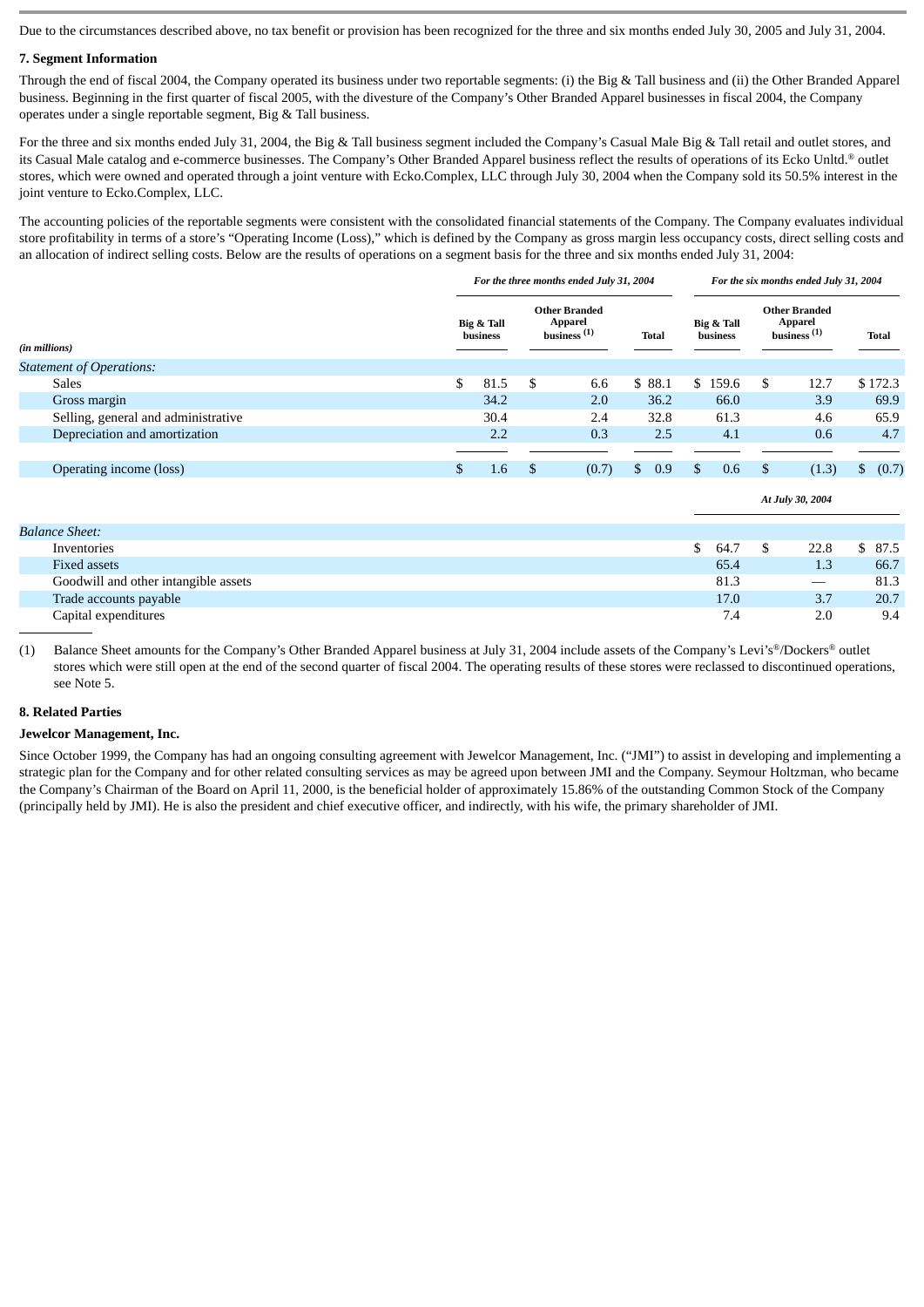On June 15, 2005, the Compensation Committee of the Board of Directors approved an increase in the annual compensation to JMI pursuant to the consulting agreement, effective May 9, 2005, to \$412,000 from \$392,000. JMI will continue to receive an additional \$24,000 per annum for expense reimbursements.

The consulting agreement dated April 29, 2003, and most recently amended on June 15, 2005, is for a three-year term commencing on April 29, 2003 and ending on April 28, 2006. The consulting agreement will automatically renew each year thereafter on its anniversary date for additional one-year terms, unless either party notifies the other at least ninety days prior to such anniversary date that it will not renew such agreement. The consulting agreement with JMI includes a significant disincentive for non-performance, which would require JMI to pay to the Company a penalty equal to 150% of any unearned consulting services.

#### **9. New Accounting Pronouncement**

On December 16, 2004, the FASB issued SFAS No. 123 (revised 2004), *Share-Based Payment* ("SFAS No. 123R"), which is a revision of SFAS No. 123. The approach in SFAS No. 123R requires all share-based payments to employees, including grants of employee stock options, to be recognized in the income statement based on their fair values. Pro forma disclosure is no longer an alternative.

SFAS No.123R provides two alternatives for adoption: (1) a "modified prospective" method in which compensation cost is recognized for all awards granted subsequent to the effective date of this statement as well as for the unvested portion of awards outstanding as of the effective date; or (2) a "modified retrospective" method which follows the approach in the "modified prospective" method, but also permits entities to restate prior periods to record compensation cost calculated under SFAS No.123 for the pro forma disclosure. The Company plans to adopt SFAS No.123R using the modified prospective method. Since the Company currently accounts for stock options granted to employees and shares issued under its employee stock purchase plans in accordance with the intrinsic value method permitted under APB Opinion No.25, no compensation expense is currently recognized.

The impact of adopting SFAS No.123R cannot be accurately estimated at this time, as it will depend on the market value and the amount of share-based awards granted in future periods. However, had the Company adopted SFAS No.123R in a prior period, the impact would approximate the impact of SFAS No.123 as described in the disclosure of pro forma net income and earnings per share in the Notes to the Consolidated Financial Statements on Form 10-K for the year ended January 29, 2005. SFAS No. 123R also requires that tax benefits received in excess of compensation cost be reclassified from operating cash flows to financing cash flows in the Consolidated Statement of Cash Flows. This change in classification will reduce net operating cash flows and increase net financing cash flows in the periods after adoption.

On January 27, 2005, the Company's Board of Directors approved the vesting of all outstanding and unvested options held by directors, officers and employees under the Company's 1992 Stock Incentive Plan. As a result of the acceleration, options to acquire 1,903,252 shares of the Company's common stock, which otherwise would have vested from time to time over the following three years, became immediately exercisable. This action was taken to eliminate, to the extent permitted, the transition expense that the Company otherwise would incur in connection with the adoption of SFAS No. 123R. Under the accounting guidance of APB Opinion No. 25, the accelerated vesting resulted in a charge for stock-based compensation of approximately \$70,000, which was recognized by the Company in the fourth quarter of fiscal 2004. Additionally, the Company's pro forma disclosure for fiscal 2004 included the effect of this accelerated vesting, as calculated under SFAS No. 123 rules, of \$6.1 million.

On April 14, 2005, the Securities and Exchange Commission announced that it would delay the required implementation of SFAS No. 123R, allowing companies that are not small business issuers to adopt the statement no later than the beginning of the first fiscal year beginning after June 15, 2005. As a result of this delay, the Company plans to adopt SFAS No. 123R at the beginning of fiscal 2006.

#### **10. Commitments and Contingencies**

In October 2003, a class action lawsuit was filed against the Company in California Superior Court. The complaint alleged, among other things, that the Company failed to pay overtime compensation and to provide meal and rest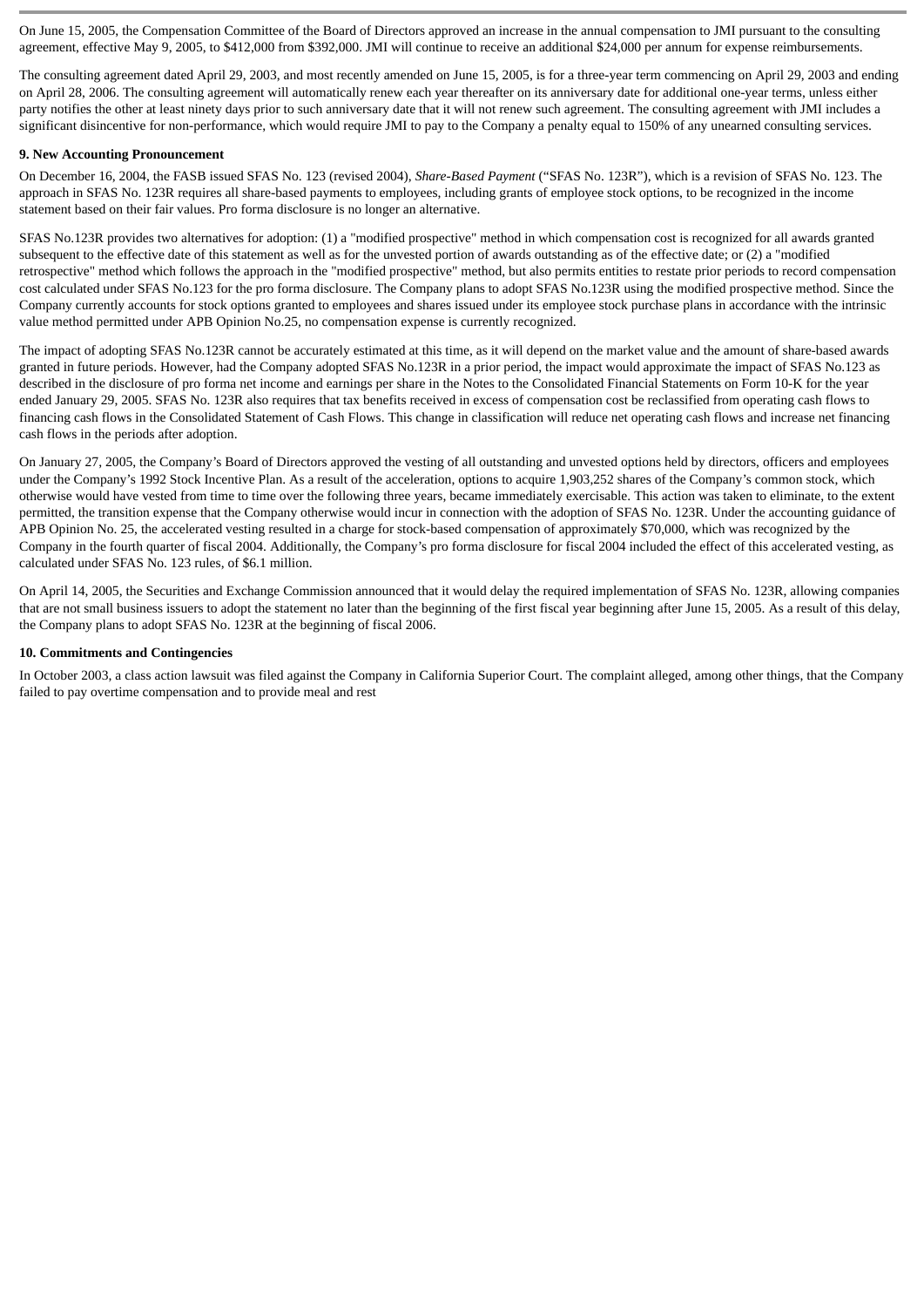breaks to the Company's California store managers for the period May 14, 2002 through the present. Subsequently, in a lawsuit filed in the United States District Court, Northern District of California, the case was expanded nationwide. The lawsuit seeks unpaid overtime, meal and rest period penalties, waiting time penalties and injunctive relief under the Fair Labor Standards Act ("FLSA") and the California Labor Code. During the second quarter of fiscal 2005, the Company reached agreement in principle to settle this matter, subject to the execution of final documents and the approval by the court. The settlement is not expected to have a material impact on the Company's financial condition or results of operations.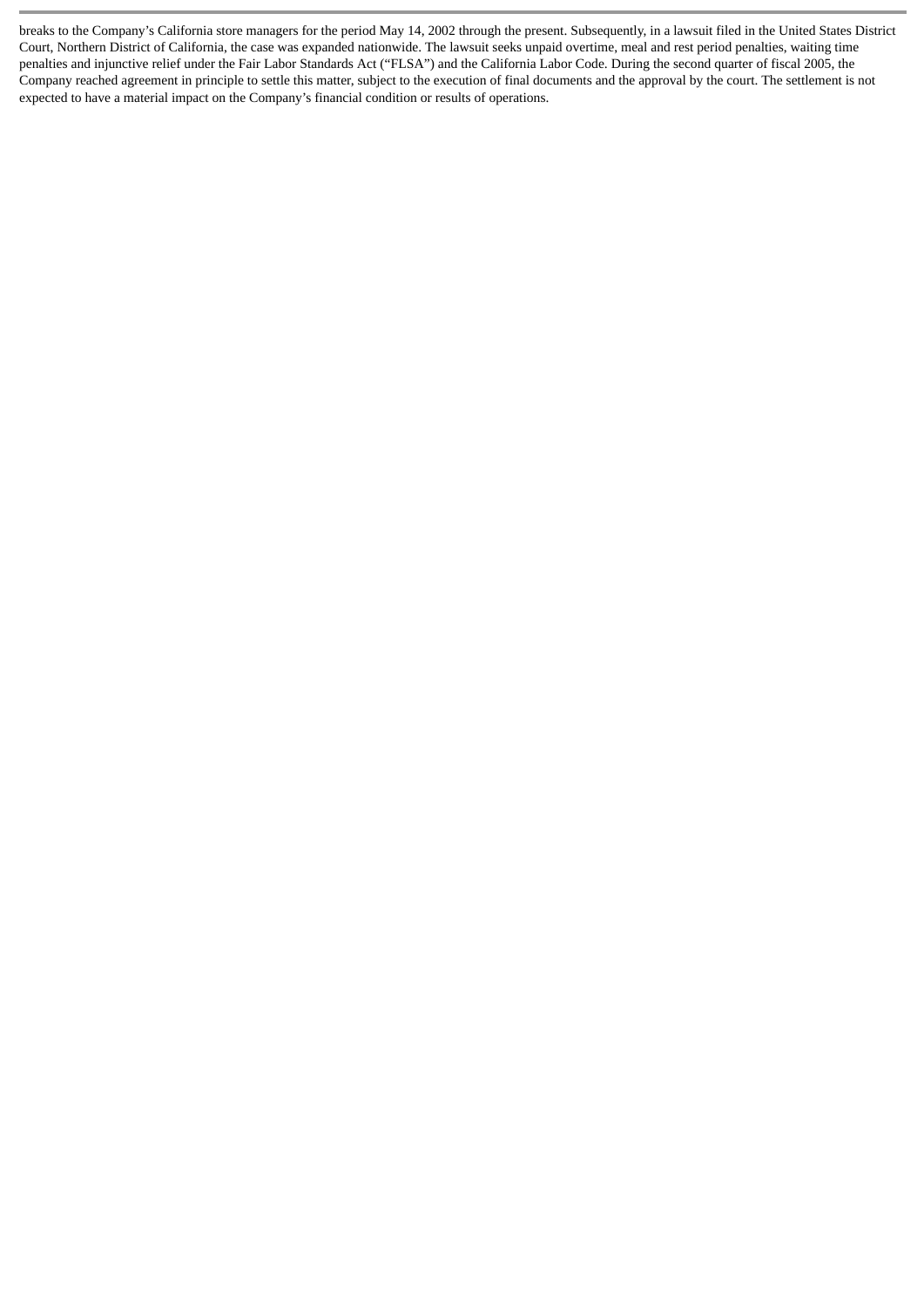# **Item 2. Management's Discussion and Analysis of Financial Condition and Results of Operations. FORWARD-LOOKING STATEMENTS**

Certain statements contained in this Quarterly Report on Form 10-Q constitute "forward-looking statements" within the meaning of the United States Private Securities Litigation Reform Act of 1995. In some cases, forward-looking statements can be identified by the use of forward-looking terminology such as "may," "will," "estimate," "intend," "plan," "continue," "believe," "expect" or "anticipate" or the negatives thereof, variations thereon or similar terminology. The forward-looking statements contained in this Quarterly Report are generally located in the material set forth under the heading "Management's Discussion and Analysis of Financial Condition and Results of Operations," but may be found in other locations as well. These forward-looking statements generally relate to plans and objectives for future operations and are based upon management's reasonable estimates of future results or trends. The forward-looking statements in this Quarterly Report should not be regarded as a representation by the Company or any other person that the objectives or plans of the Company will be achieved. Numerous factors could cause the Company's actual results to differ materially from such forward-looking statements. The Company encourages readers to refer to the Company's Current Report on Form 8-K, previously filed with the Securities and Exchange Commission on April 8, 2005, which identifies certain risks and uncertainties that may have an impact on future earnings and the direction of the Company.

All subsequent written and oral forward-looking statements attributable to the Company or to persons acting on the Company's behalf are expressly qualified in their entirety by the foregoing. These forward-looking statements speak only as of the date of the document in which they are made. The Company disclaims any obligation or undertaking to provide any updates or revisions to any forward-looking statement to reflect any change in its expectations or any change in events, conditions or circumstances in which the forward-looking statement is based.

# **BUSINESS SUMMARY**

Casual Male Retail Group, Inc. together with its subsidiaries (the "Company") is the largest specialty retailer of big and tall men's apparel with retail operations throughout the United States, Canada and London, England. The Company operates 496 Casual Male Big & Tall stores, 13 Casual Male at Sears Canada stores, 22 Rochester Big & Tall stores and a direct to consumer business, which includes a catalog business and two e-commerce sites. The Company is also the exclusive retailer of the Comfort Zone by George Foreman™, GF Sport by George Foreman™ and Signature Collection by George Foreman™.

Subsequent to the end of the second quarter of fiscal 2005, two of the Company's Casual Male stores, located in Metairie, Louisiana and Gulfport, Mississippi, closed indefinitely as a result of Hurricane Katrina. Except to the extent that Hurricane Katrina may adversely impact overall economic conditions in the United States, the Company does not expect Hurricane Katrina to have a material impact on its financial condition or results of operations for fiscal 2005.

Unless the context indicates otherwise, all references to "we," "ours," "our," "us" and "the Company" refer to Casual Male Retail Group, Inc. and its consolidated subsidiaries. The Company refers to its fiscal years which end on January 28, 2006 and January 29, 2005 as "fiscal 2005" and "fiscal 2004," respectively.

#### **SUMMARY OF SIGNIFICANT EVENTS**

In fiscal 2004, the Company completed the divestiture of its other non-core businesses and for the first time since the Company acquired the Casual Male business in May 2002 operated for the first six months of fiscal 2005 solely as a big & tall men's apparel retailer. These operating results for the second quarter and first six months of fiscal 2005 include the operations of Rochester Big & Tall Clothing ("Rochester"), a 22 store chain with operations in major cities in the United States, as well as a store in London, England, which the Company acquired on October 29, 2004.

The Company's objective since acquiring the Casual Male business in fiscal 2002 has been to become the premier retailer in the big & tall industry by (1) improving upon operating efficiencies with lower operating costs and replacement of Casual Male's antiquated systemic infrastructure, (2) updating Casual Male's merchandise assortments with a balanced mix of branded and private label merchandise addressing the wardrobe needs of its niche consumer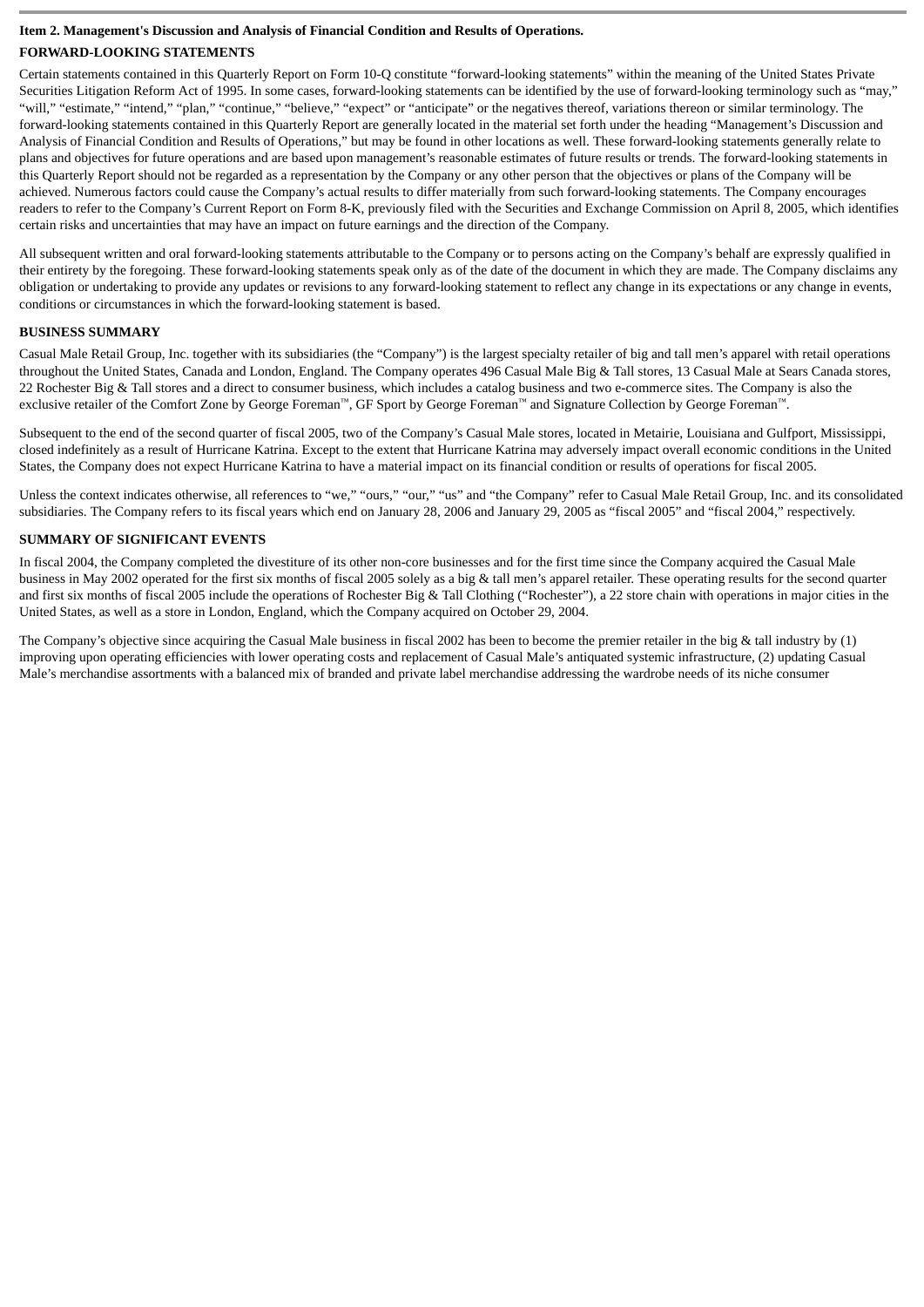base and (3) divesting the Company's other businesses to enable strategic focus towards the Company's core business. The Company made substantial steps over the past year toward achieving its overall goal by clearly defining the Company and its business as a specialty retailer of big & tall men's apparel.

## **STORE CLOSINGS/DISCONTINUED OPERATIONS**

In accordance with the provisions of Statement of Financial Accounting Standard ("SFAS") No. 144, *Accounting for the Impairment or Disposal of Long-Lived Assets* ("SFAS No. 144"), results of operations for the three and six months ended July 31, 2004 for the Company's closed Levi's®/Dockers® outlet stores have been presented as discontinued operations.

#### **RESULTS OF OPERATIONS**

| For the three months ended:                  | <b>July 30, 2005</b>          |                                                              |                         | July 31, 2004                 |                                                              |                         |
|----------------------------------------------|-------------------------------|--------------------------------------------------------------|-------------------------|-------------------------------|--------------------------------------------------------------|-------------------------|
| (in millions)                                | Big & Tall<br><b>Business</b> | Other<br><b>Branded</b><br><b>Apparel</b><br><b>Business</b> | <b>Total</b><br>Company | Big & Tall<br><b>Business</b> | Other<br><b>Branded</b><br><b>Apparel</b><br><b>Business</b> | <b>Total</b><br>Company |
| <b>Sales</b>                                 | \$100.6                       |                                                              | \$100.6                 | \$<br>81.5                    | $\mathbb{S}^-$<br>6.6                                        | $\mathbb{S}^-$<br>88.1  |
| Gross profit, net of occupancy costs         | 43.7                          |                                                              | 43.7                    | 34.2                          | 2.0                                                          | 36.2                    |
| Gross margin rate                            | 43.4%                         |                                                              | 43.4%                   | 41.9%                         | 30.5%                                                        | 41.1%                   |
| Selling, general and administrative Expenses | 36.6                          |                                                              | 36.6                    | 30.4                          | 2.4                                                          | 32.8                    |
| Depreciation and amortization                | 3.0                           |                                                              | 3.0                     | 2.2                           | .3                                                           | 2.5                     |
|                                              |                               |                                                              |                         |                               |                                                              |                         |
| Operating income (loss)                      | $\mathbb{S}$<br>4.1           |                                                              | \$<br>4.1               | \$<br>1.6                     | \$ (0.7)                                                     | 0.9<br>\$               |
|                                              |                               |                                                              |                         |                               |                                                              |                         |
| For the six months ended:                    | Big & Tall                    | July 30, 2005<br>Other<br><b>Branded</b><br><b>Apparel</b>   | <b>Total</b>            | Big & Tall                    | July 31, 2004<br>Other<br><b>Branded</b><br><b>Apparel</b>   | <b>Total</b>            |
| (in millions)                                | <b>Business</b>               | <b>Business</b>                                              | Company                 | <b>Business</b>               | <b>Business</b>                                              | Company                 |
| <b>Sales</b>                                 | \$197.9                       |                                                              | \$197.9                 | \$159.6                       | \$12.7                                                       | \$172.3                 |
| Gross profit, net of occupancy costs         | 83.9                          | $\overline{\phantom{0}}$                                     | 83.9                    | 66.0                          | 3.9                                                          | 69.9                    |
| Gross margin rate                            | 42.4%                         |                                                              | 42.4%                   | 41.4%                         | 30.7%                                                        | 40.6%                   |
| Selling, general and administrative Expenses | 73.7                          | $\overbrace{\phantom{aaaaa}}^{}$                             | 73.7                    | 61.3                          | 4.6                                                          | 65.9                    |
| Depreciation and amortization                | 6.0                           |                                                              | 6.0                     | 4.1                           | .6                                                           | 4.7                     |
|                                              |                               |                                                              |                         |                               |                                                              |                         |

#### *Sales*

For the second quarter of fiscal 2005, sales, which include its e-commerce and catalog businesses, increased 14.2% to \$100.6 million as compared to sales of \$88.1 million for the second quarter of fiscal 2004. Sales for the Company's Big & Tall business increased 23.4% as compared to the prior year, primarily due to the addition of the Rochester stores which had sales of \$16.5 million for the second quarter of fiscal 2005. Comparable store sales, which include stores that have been open for at least one full year, e-commerce and catalog sales, increased 2.5% for the second quarter of fiscal 2005 as compared to the same period of the prior year. Also included in comparable store sales are the comparable store sales results for the Company's Rochester stores based on their second quarter 2004 results.

For the six months ended July 30, 2005, total sales increased 14.9% to \$197.9 million as compared to \$172.3 million for the six months ended July 31, 2004. Sales for the Company's Big & Tall business increased 24.0% as compared to the prior year. Similar to the second quarter results, this increase was primarily due to the addition of the Rochester business which had sales of \$33.9 million for the six months ended July 30, 2005. Comparable store sales for the six months of fiscal 2005 increased 2.4% when compared with the six months of the prior year.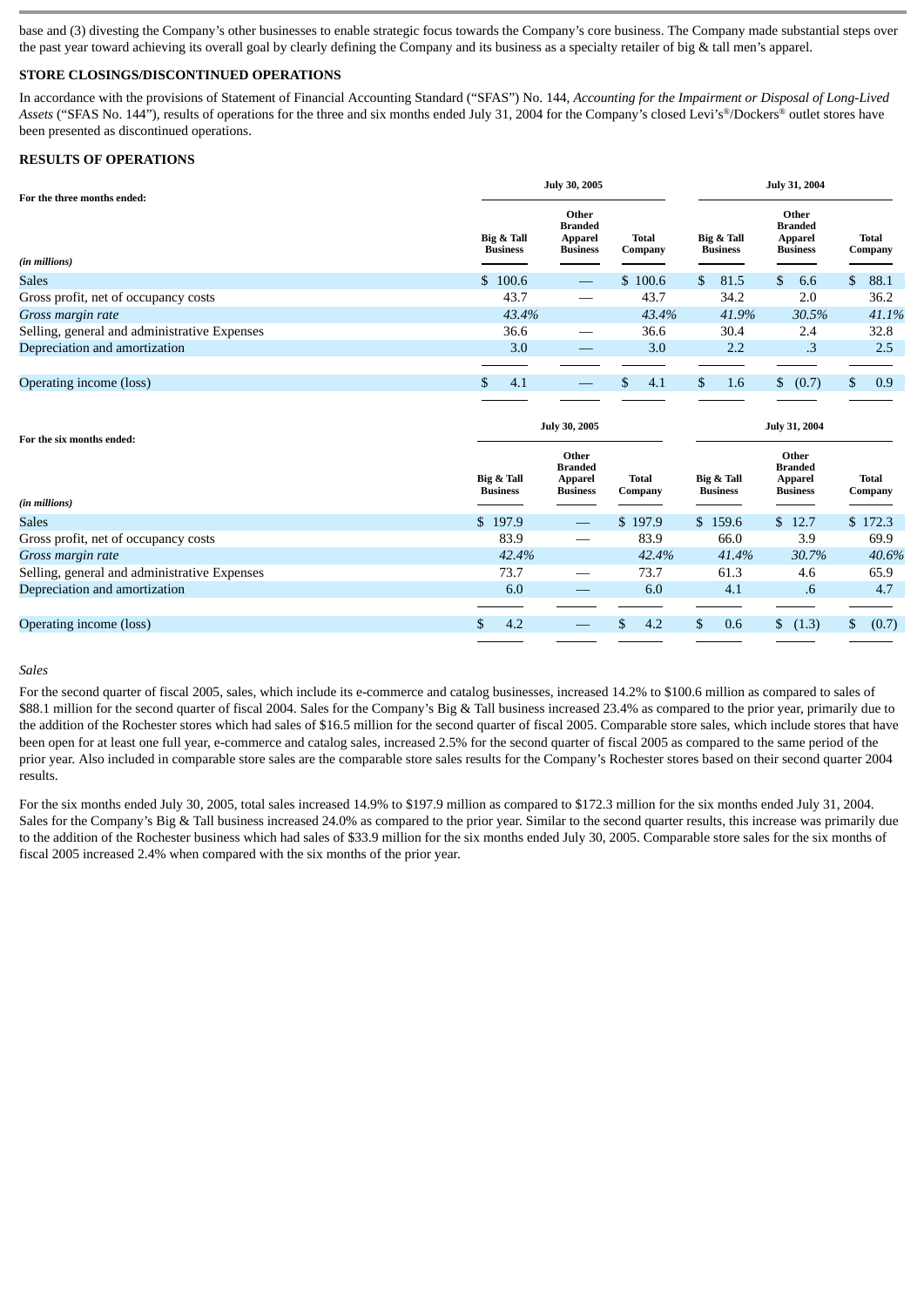Sales for the Company's internet and catalog businesses for the second quarter of fiscal 2005 were up 20% as compared to the second quarter of fiscal 2004. Sales for the second quarter and six months of fiscal 2004 include sales of \$6.6 million and \$12.7 million, respectively, from the Company's Ecko Unltd.<sup>®</sup> outlet stores which were subsequently sold in the second quarter of fiscal 2004.

#### *Gross Profit Margin*

For the second quarter of fiscal 2005, the Company's gross margin rate, inclusive of occupancy costs, was 43.4%, which was an increase of 2.3 percentage points as compared to a gross margin rate of 41.1% for the second quarter of fiscal 2004. This increase was primarily attributable to improved merchandise margins from the Company's Big & Tall business of approximately 1.8 percentage points over the prior year.

For the six months ended July 30, 2005, the Company's gross margin rate was 42.4% as compared to 40.6% for the six months ended July 31, 2004 of the prior year. This increase of 1.8 percentage points was primarily attributable to improved merchandise margins from the Company's Big & Tall business of approximately 1.3 percentage points over the prior year. These increases in merchandise margins for the second quarter and six months of fiscal 2005 as compared to the prior year are primarily related to the Company's enhanced inventory management of its basic versus fashion merchandise which has resulted in overall lower markdowns and clearance inventory.

#### *Selling, General and Administrative Expenses*

Selling, general and administrative ("SG&A") expenses as a percentage of sales for the second quarter of fiscal 2005 were 36.4% as compared to 37.2% for the second quarter of fiscal 2004. For the six months ended July 30, 2005, SG&A expenses were 37.3% of sales compared to 38.3% of sales for the six months ended July 31, 2004. Although SG&A dollars increased for the second quarter and six months of fiscal 2005 as compared to fiscal 2004, SG&A expenses as a percent of sales has decreased for both the second quarter and six month periods as the Company continues to manage its cost base. Also, included in the six months of fiscal 2004, is approximately \$4.5 million incurred by the Company as part of a national marketing campaign of George Foreman and the introduction of the George Foreman product lines of clothing.

#### *Depreciation and Amortization*

For the second quarter of fiscal 2005, depreciation and amortization increased approximately \$483,000 to \$3.0 million as compared to the second quarter of fiscal 2004. For the six months of fiscal 2005, depreciation and amortization increased \$1.3 million to \$6.0 million as compared to \$4.7 million for the six months of fiscal 2004. These increases are due to the depreciation expense on new and remodeled stores opened since last year and the addition of the Rochester stores in the fourth quarter of fiscal 2004.

#### *Other Income, Net*

Net other income for the second quarter and six months of fiscal 2004 included a gain of approximately \$3.1 million related to the Company's sale of its 50.5% joint venture interest in the Ecko Unltd.® stores to Ecko.Complex, LLC. This gain was offset by approximately \$1.9 million of costs incurred in connection with Company's prepayment of its 12% Senior Subordinated Notes, due 2010, in addition to a write-off of approximately \$0.9 million related to previously incurred costs associated with the Company's intended spin-off of its subsidiary, LP Innovations, Inc. which has been postponed due to lower than expected results of operations.

#### *Interest Expense, Net*

Net interest expense was \$2.1 million for the second quarter of fiscal 2005 as compared to \$2.0 million for the second quarter of fiscal 2004. The slight increase in interest expense during the second quarter of fiscal 2005 as compared to the prior year was due to slightly higher average borrowings. For the six months of fiscal 2005, interest expense was \$4.0 million as compared to \$4.2 million for the six months of fiscal 2004. This decrease was the result of the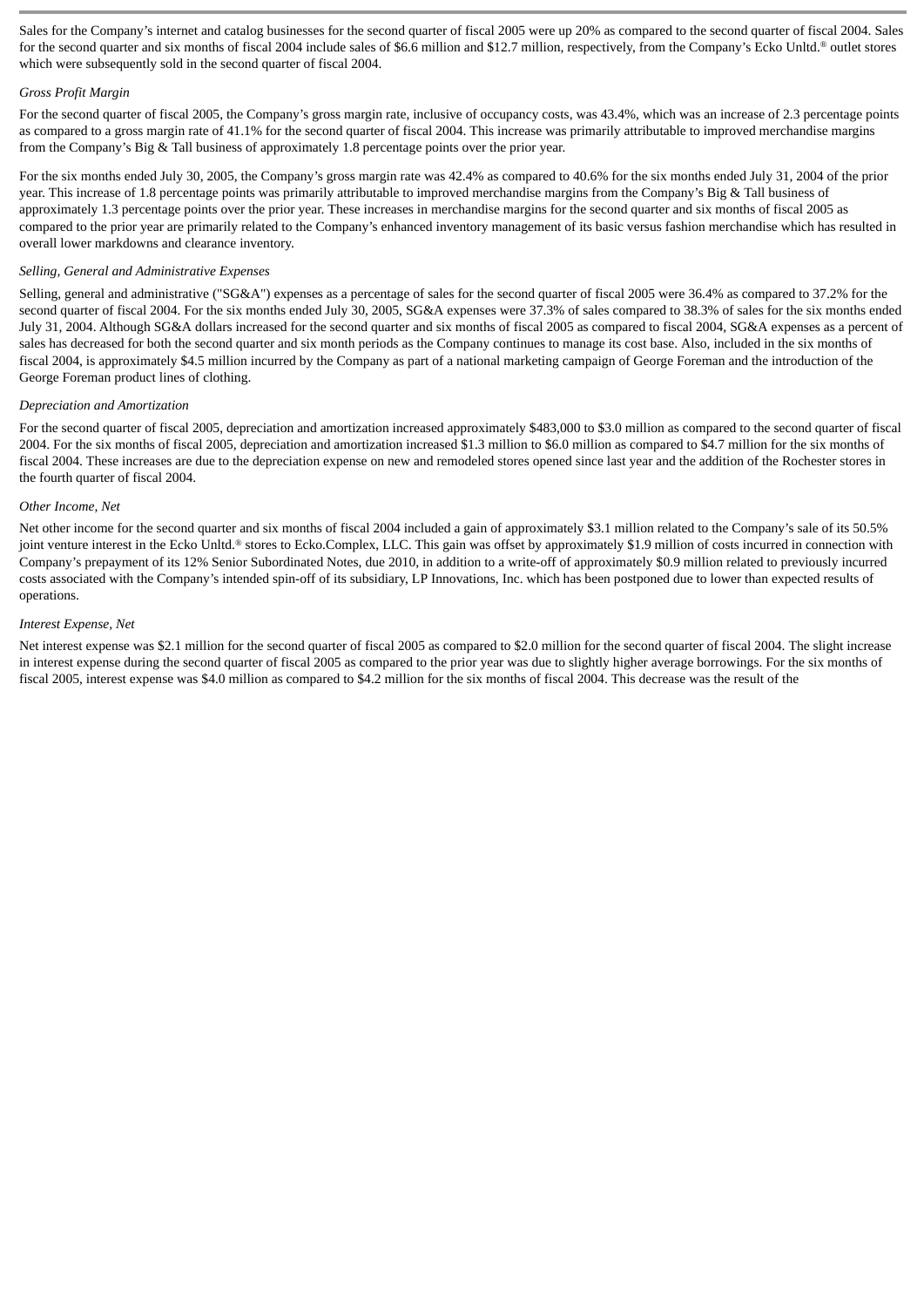Company's amendment to its revolving line of credit in the third quarter of fiscal 2004 and the early prepayment of its remaining 2010 senior subordinated notes in the second quarter of fiscal 2004 which has resulted in an overall reduced interest rate. For the six months of fiscal 2005, the Company's interest rate was approximately 5.4% on an annualized basis as compared to 5.8% on an annualized basis for the second quarter of fiscal 2004.

### *Discontinued Operations*

In accordance with the provisions of SFAS No. 144, the Company's discontinued operations for the second quarter and six months of fiscal 2004 reflect the operating results for the Company's Levi's®/Dockers® outlet stores which were subsequently closed or sold during fiscal 2004. For more detail on the results of discontinued operations, see Note 5 to the Consolidated Financial Statements.

#### *Income Taxes*

At July 30, 2005, the Company had total gross deferred tax assets of approximately \$42.6 million, which are fully reserved. These tax assets principally relate to federal net operating loss carryforwards that expire from 2017 through 2024. The ability to reduce the Company's corresponding valuation allowance of \$42.6 million in the future is dependent upon the Company's ability to achieve sustained taxable income.

#### *Net Income (Loss)*

For the second quarter of fiscal 2005 the Company had net income of \$2.0 million, or \$0.06 per diluted share, as compared to net income of \$99,000, or \$0.00 per diluted share, for the second of fiscal 2004. For the first six months of fiscal 2005, the Company had net income of \$139,000, or \$0.00 per diluted share, as compared to a net loss of \$5.0 million, or \$0.14 per diluted share, for the six months of fiscal 2004.

#### *Inventory*

At July 30, 2005, total inventory equaled \$86.5 million compared to \$87.5 million at July 31, 2004. The decrease in inventory over the prior year is due to approximately \$22.8 million related to the closure and divesture in fiscal 2004 of the Company's Levi's®/Dockers® outlet stores and its Ecko Unltd.® stores. This decrease is partially offset by an increase of approximately \$13.9 million from the addition of the Company's Rochester Big & Tall stores. In addition, during the first six month of fiscal 2005, the Company has reduced its inventory levels in its Casual Male business by approximately \$7.9 million as a result of reducing its levels of fashion style merchandise while maintaining its commitment to in-stock positions of core merchandise product.

#### **SEASONALITY**

Historically and consistent with the retail industry, the Company has experienced seasonal fluctuations in revenues and income, with increases traditionally occurring during the Company's third and fourth quarters as a result of the "Fall" and "Holiday" seasons.

# **LIQUIDITY AND CAPITAL RESOURCES**

The Company's primary cash needs are for working capital (essentially inventory requirements) and capital expenditures. Specifically, the Company's capital expenditure program includes projects for new store openings, remodeling, downsizing or combining existing stores, and improvements and integration of its systems infrastructure. The Company expects that cash flow from operations, external borrowings and trade credit will enable it to finance its current working capital and expansion requirements. The Company has financed its working capital requirements, store expansion program, stock repurchase programs and acquisitions with cash flow from operations, external borrowings, and proceeds from equity and debt offerings. The Company's objective is to maintain a positive cash flow after capital expenditures such that it can support its growth activities with operational cash flows and without incurring any additional debt.

For the first six months of fiscal 2005, cash provided by operating activities was \$621,000 as compared to cash used by operating activities of \$5.1 million for the first six months of fiscal 2004. The improvement in cash flow from operations for the first six months of fiscal 2005 as compared to fiscal 2004 was primarily due to the improved profitability of the Company during the first six months of fiscal 2005.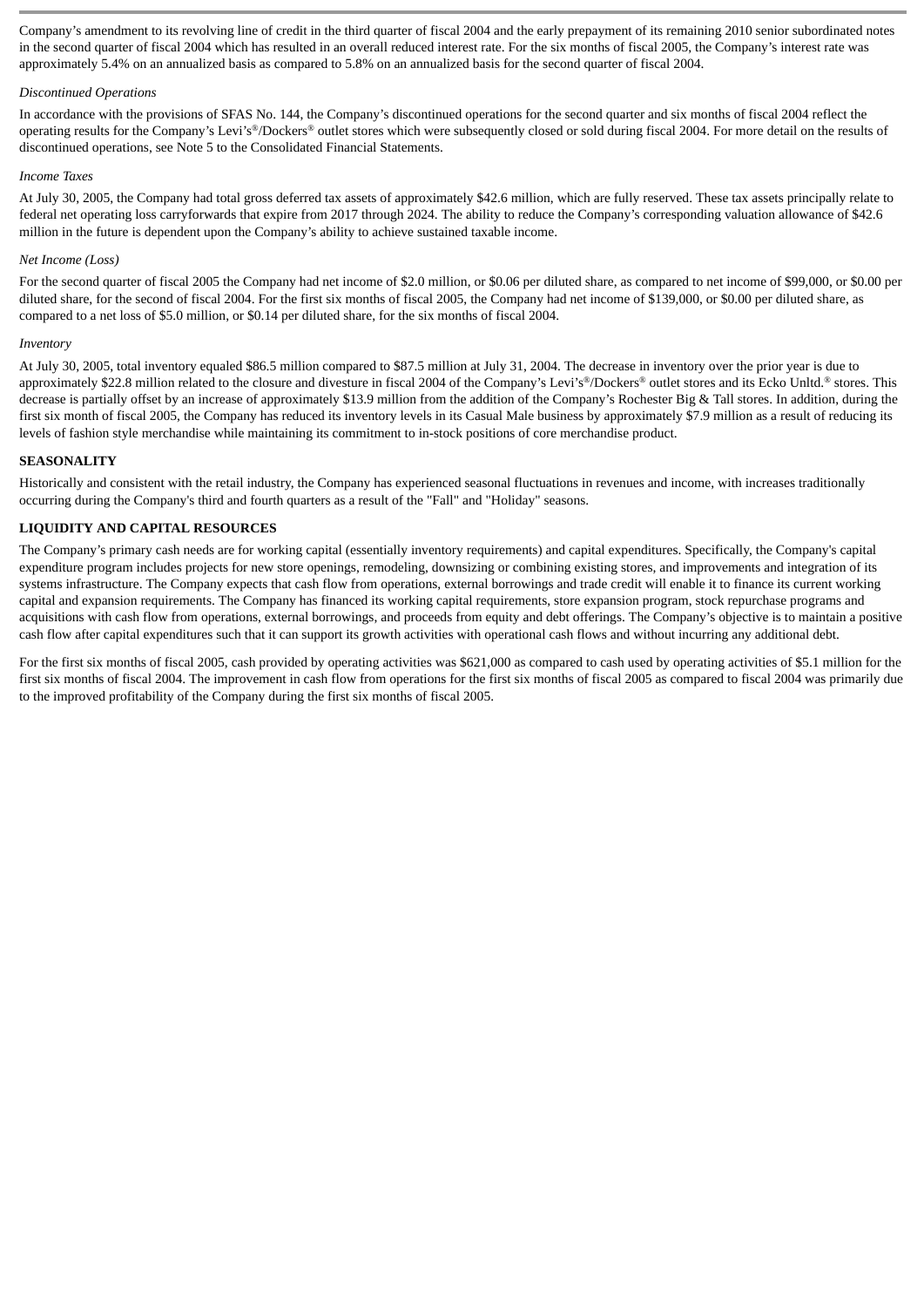In addition to cash flow from operations, the Company's other primary source of working capital is its credit facility with Bank of America Retail Group, Inc., which was most recently amended on October 29, 2004 in connection with the Rochester Acquisition (the "Amended Credit Facility"). The Amended Credit Facility continues to principally provide for a total commitment of \$90 million with the ability to issue documentary and standby letters of credit of up to \$20 million. The maturity date of the Amended Credit Facility was extended to October 29, 2007 and is subject to prepayment penalties through October 29, 2006. Borrowings under the Amended Credit Facility bear interest at variable rates based on Bank of America Bank's prime rate or the London Interbank Offering Rate ("LIBOR") and vary depending on the Company's levels of excess availability. The amendment lowered the Company's interest costs under the Amended Credit Facility by approximately 25 basis points depending on its level of excess availability. The Company's ability to borrow under the Amended Credit Facility is determined using an availability formula based on eligible assets, with increased advance rates based on seasonality.

At July 30, 2005, the Company had borrowings outstanding under the Amended Credit Facility of \$27.5 million and outstanding standby letters of credit of \$2.3 million and outstanding documentary letters of credit of \$1.4 million. Average borrowings outstanding under this facility during the first six months of fiscal 2005 were approximately \$25.5 million, resulting in an average unused excess availability of approximately \$37.2 million. Unused excess availability at July 30, 2005 was \$34.4 million.

#### Capital Expenditures

The following table sets forth the stores opened and related square footage at July 30, 2005 and July 31, 2004, respectively:

|                                                         |                                                  | At July 30, 2005 |                         | At July 31, 2004      |  |  |
|---------------------------------------------------------|--------------------------------------------------|------------------|-------------------------|-----------------------|--|--|
| <b>Store Concept</b>                                    | <b>Number of Stores</b><br><b>Square Footage</b> |                  | <b>Number of Stores</b> | <b>Square Footage</b> |  |  |
| (square footage in thousands)                           |                                                  |                  |                         |                       |  |  |
| Casual Male Big & Tall retail and outlet stores         | 496                                              | 1,695            | 489                     | 1,667                 |  |  |
| Rochester Big & Tall                                    | 22                                               | 172              |                         |                       |  |  |
| Sears Canada                                            | 13                                               | 15               |                         |                       |  |  |
| Levi's <sup>®</sup> /Dockers <sup>®</sup> outlet stores |                                                  |                  | 48                      | 458                   |  |  |
|                                                         |                                                  |                  |                         |                       |  |  |
| <b>Total Stores</b>                                     | 531                                              | 1.882            | 537                     | 2,125                 |  |  |

Total cash outlays for capital expenditures for the first six months of fiscal 2005 were \$6.6 million as compared to \$9.4 million for the first six months of fiscal 2004. Below is a summary of store openings and closings since January 29, 2005:

|                     | <b>Casual Male</b> | Rochester<br>Big & Tall | <b>Sears</b><br>Canada | <b>Total stores</b> |
|---------------------|--------------------|-------------------------|------------------------|---------------------|
|                     |                    |                         |                        |                     |
| At January 29, 2005 | 492                | 22                      | 13                     | 527                 |
| New outlet stores   | $\mathcal{D}$      |                         |                        | 2                   |
| New retail stores   | 6                  |                         |                        | 6                   |
| Closed stores       | $\left( 4\right)$  |                         |                        | (4)                 |
|                     |                    |                         |                        |                     |
| At July 30, 2005    | 496                | 22                      | 13                     | 531                 |
|                     |                    |                         |                        |                     |
| Remodels            | 38                 |                         |                        | 38                  |

The Company expects that its total capital expenditures for fiscal 2005 will be approximately \$14.0 million, of which approximately \$5.6 million will relate to store expansion. Included in store expansion are funds to remodel an additional 50 of the Company's existing Casual Male Big & Tall retail stores at an estimated \$35,000 to \$45,000 for each location, including store signage and fixtures. The Company currently plans to open a combination of 12 new Casual Male Big & Tall retail and outlet stores and 3 Rochester Big & Tall stores in fiscal 2005. Another \$7.0 million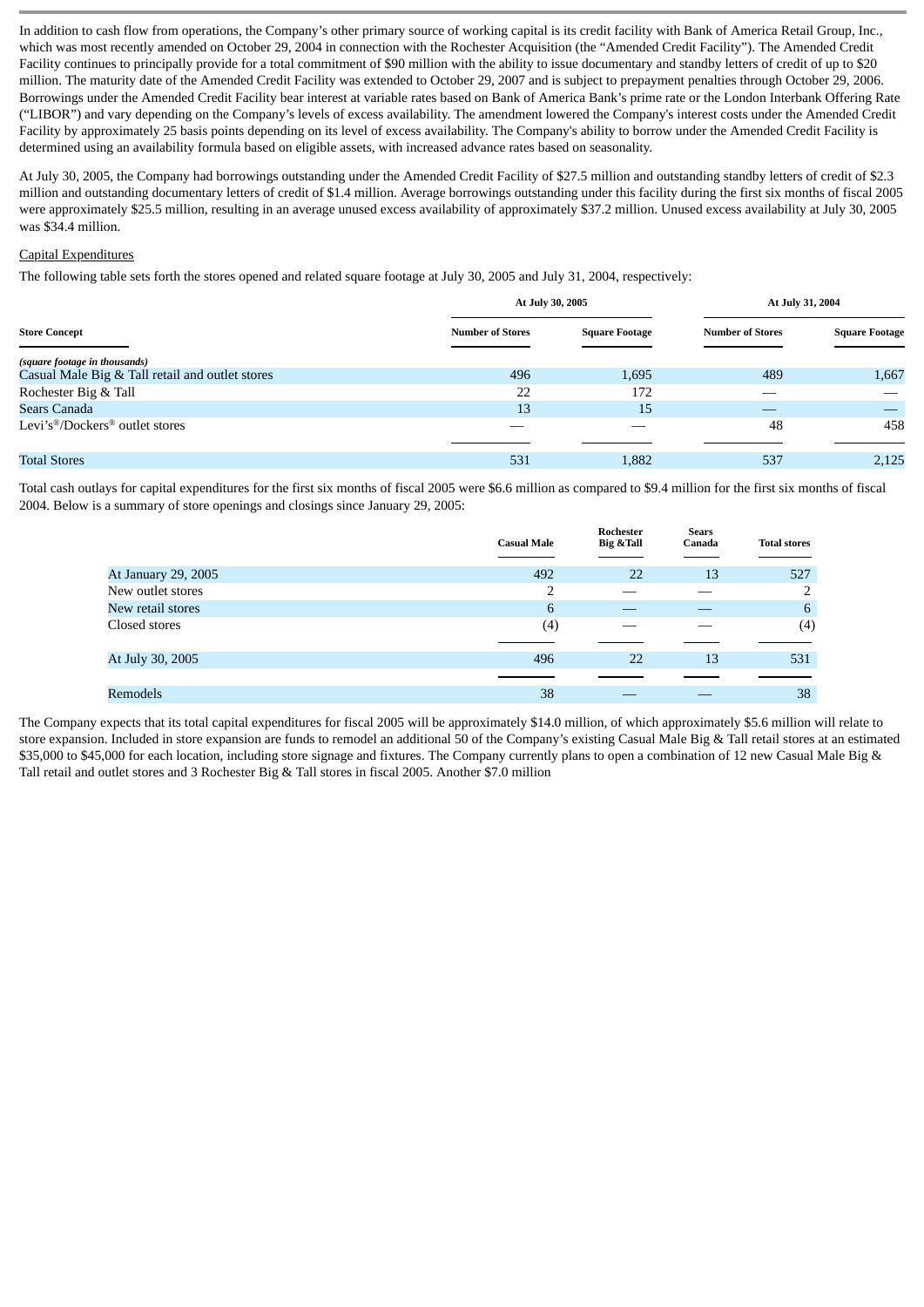of the 2005 budget is expected to be used for system infrastructure and upgrades specifically related to the roll-out of the Company's new point of sale system and its new customer relationship management package. Also included are funds to integrate the Rochester stores into the Casual Male framework.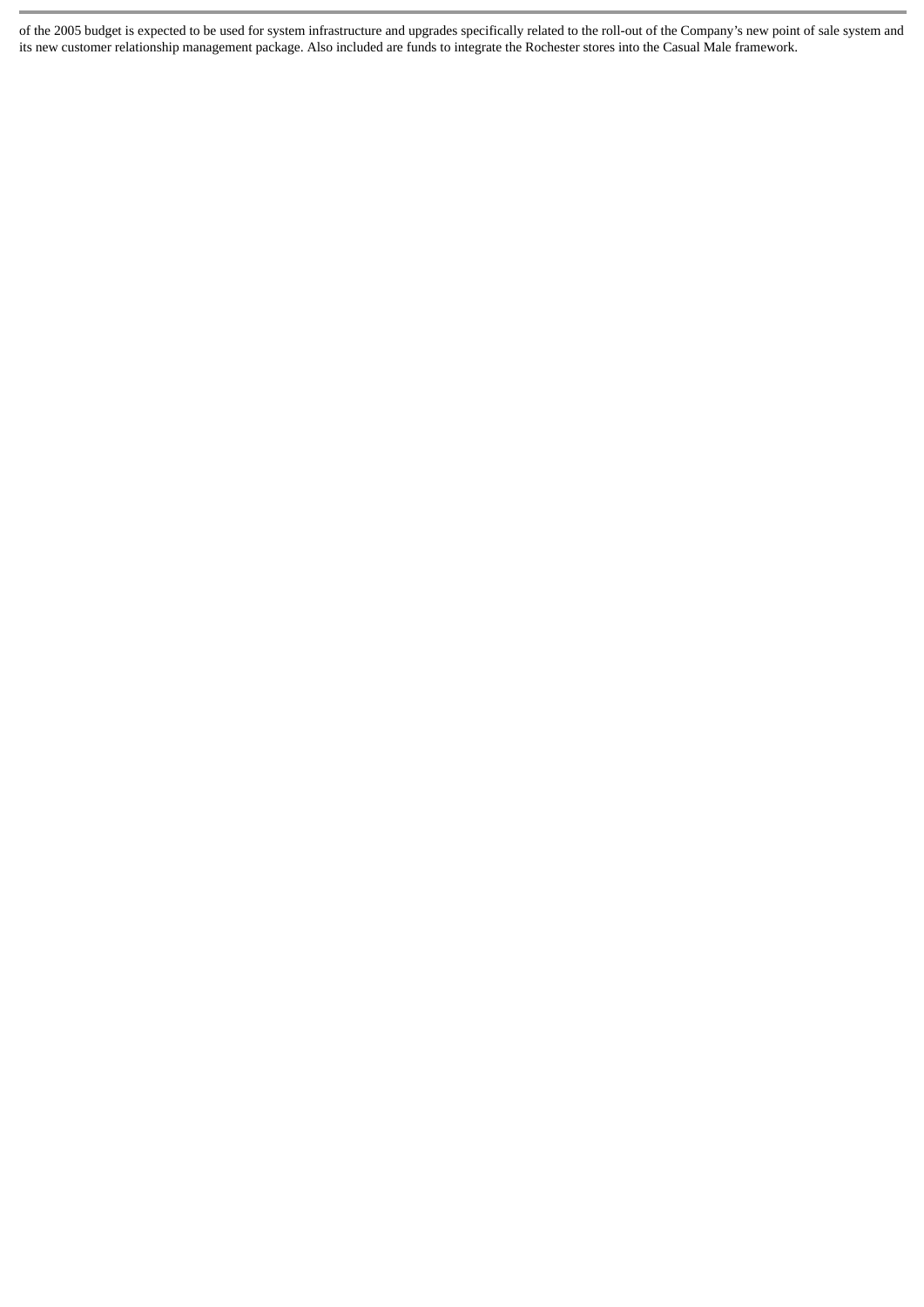#### **Item 3. Quantitative and Qualitative Disclosures About Market Risk.**

In the normal course of business, the financial position and results of operations of the Company are routinely subject to a variety of risks, including market risk associated with interest rate movements on borrowings and foreign currency fluctuations. The Company regularly assesses these risks and has established policies and business practices to protect against the adverse effects of these and other potential exposures.

#### Interest Rates

The Company utilizes cash from operations and the Amended Credit Facility to fund its working capital needs. The Amended Credit Facility is not used for trading or speculative purposes. In addition, the Company has available letters of credit as sources of financing for its working capital requirements. Borrowings under the Amended Credit Facility, which expires in October 29, 2007, bear interest at variable rates based on Bank of America's prime rate or the London Interbank Offering Rate ("LIBOR"). At July 30, 2005, the Company had outstanding LIBOR contracts with rates ranging from 5.09% to 5.24% and the interest rate on its prime based borrowings was 6.25%. Based upon a sensitivity analysis as of July 30, 2005, assuming average outstanding borrowing during fiscal 2005 of \$25.5 million, a 50 basis point increase in the prime based interest rates would have resulted in a potential increase in interest expense of approximately \$127,500.

# Foreign Currency

The Company's Sears Canada store locations conduct business in Canadian dollars and the Company's Rochester Big & Tall Clothing store located in London, England conducts business in British pounds. If the value of the Canadian dollar or the British pound against the U.S. dollar weakens, the revenues and earnings of these stores will be reduced when they are translated to U.S. dollars. Also, the value of these assets translated to U.S. dollars may decline. As of July 30, 2005, sales from the Company's Sears Canada stores and its London Rochester Big & Tall store were immaterial to consolidated sales. As such, the Company believes that movement in foreign currency exchange rates will not have a material adverse affect on the financial position or results of operations of the Company.

# **Item 4. Controls and Procedures.**

# Evaluation of Disclosure Controls and Procedures

As required by Rule 13a-15 under the Securities Exchange Act of 1934, as amended (the "Exchange Act"), the Company's management, under the supervision and with the participation of the Company's Chief Executive Officer and Chief Financial Officer, evaluated the effectiveness of the Company's disclosure controls and procedures (as defined in Rules 13a-15(e) and 15d-15(e) under the Exchange Act) as of July 30, 2005. Disclosure controls and procedures include, without limitation, controls and procedures designed to ensure that information required to be disclosed by a company in the reports that it files or submits under the Exchange Act is accumulated and communicated to the company's management, including its principal executive and principal financial officers, as appropriate to allow timely decisions regarding required disclosure. Management recognizes that any controls and procedures, no matter how well designed and operated, can provide only reasonable assurance of achieving their objectives and management necessarily applies its judgment in evaluating the cost-benefit relationship of possible controls and procedures. Based on this evaluation, the Company's Chief Executive Officer and Chief Financial Officer concluded that, as of July 30, 2005, the Company's disclosure controls and procedures were effective, in that they provide reasonable assurance that information required to be disclosed by the Company in the reports that it files or submits under the Exchange Act is recorded, processed, summarized and reported within the time periods specified in the SEC's rules and forms.

# Changes in Internal Control over Financial Reporting

No change in the Company's internal control over financial reporting (as defined in Rules 13a-15(f) and 15d-15(f) under the Exchange Act) occurred during the quarter ended July 30, 2005 that has materially affected, or is reasonably likely to materially affect, the Company's internal control over financial reporting.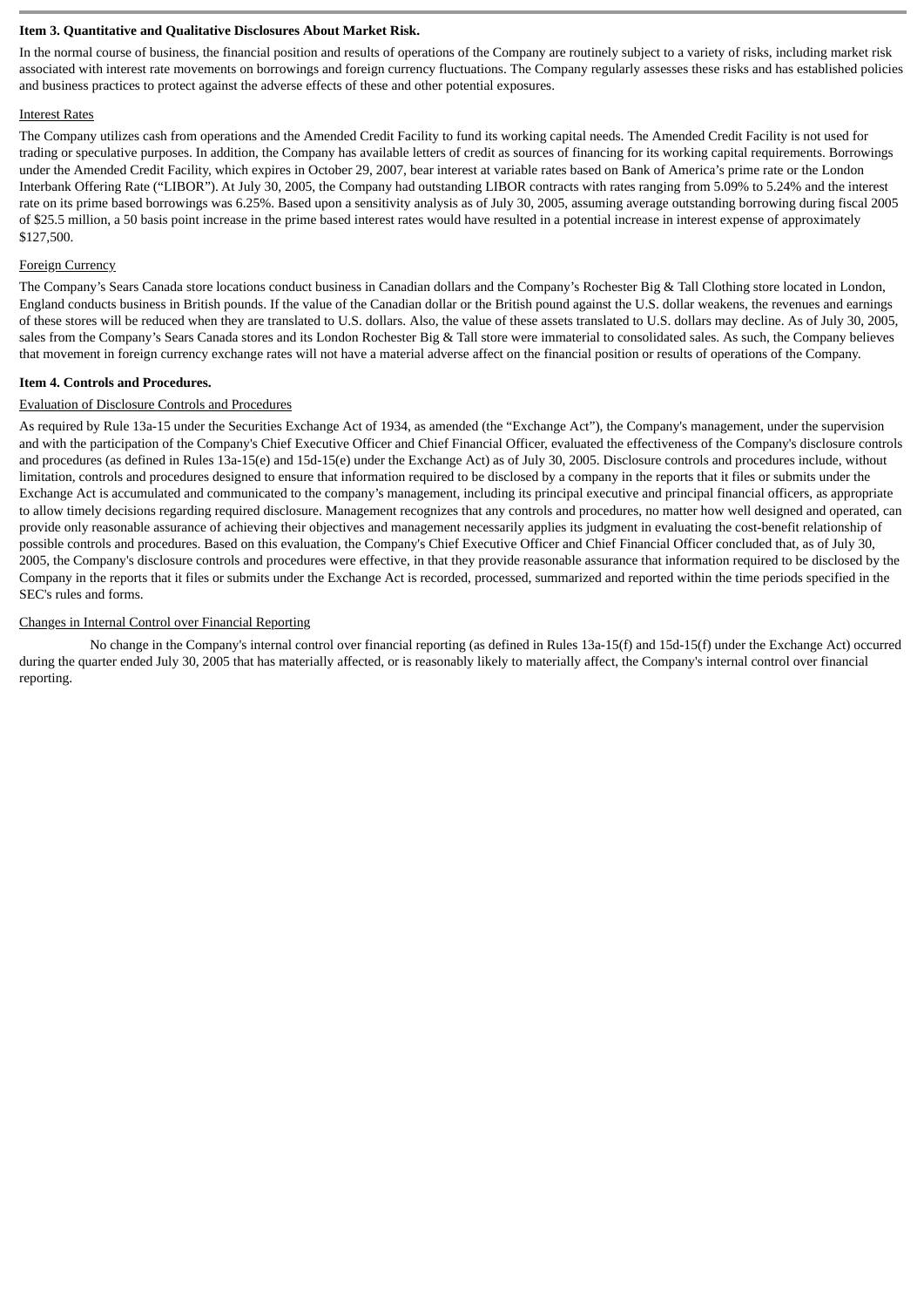#### **PART II. OTHER INFORMATION**

#### **Item 1. Legal Proceedings.**

In October 2003, a class action lawsuit was filed against the Company in California Superior Court. The complaint alleged, among other things, that the Company failed to pay overtime compensation and to provide meal and rest breaks to the Company's California store managers for the period May 14, 2002 through the present. Subsequently, in a lawsuit filed in the United States District Court, Northern District of California, the case was expanded nationwide. The lawsuit seeks unpaid overtime, meal and rest period penalties, waiting time penalties and injunctive relief under the Fair Labor Standards Act ("FLSA") and the California Labor Code. During the second quarter of fiscal 2005, the Company reached agreement in principle to settle this matter, subject to the execution of final documents and the approval by the court. The settlement is not expected to have a material impact on the Company's financial condition or results of operations.

There have been no other material developments in the legal proceedings reported in the Company's Annual Report on Form 10-K for the fiscal year ended January 29, 2005.

#### **Item 2. Unregistered Sales of Equity Securities and Use of Proceeds.**

None.

**Item 3. Default Upon Senior Securities.**

None.

**Item 4. Submission of Matters to a Vote of Security Holders.**

None.

#### **Item 5. Other Information.**

None.

# **Item 6. Exhibits.**

- 10.1 Form of Option Agreement between the Company and the Chairman and Executive Officers.
- 10.2 Form of Option Agreement between the Company and Non-Employee Directors.
- 31.1 Certification of the Chief Executive Officer of the Company pursuant to Rule 13a-14(a) under the Securities Exchange Act of 1934.
- 31.2 Certification of the Chief Financial Officer of the Company pursuant to Rule 13a-14(a) under the Securities Exchange Act of 1934.
- 32.1 Certification of Chief Executive Officer pursuant to 18 U.S.C. Section 1350, as adopted pursuant to Section 906 of the Sarbanes-Oxley Act of 2002.
- 32.2 Certification of Chief Financial Officer pursuant to 18 U.S.C. Section 1350, as adopted pursuant to Section 906 of the Sarbanes-Oxley Act of 2002.
- 99.1 Certain cautionary statements of the Company to be taken into account in conjunction with consideration and review of the Company's publiclydisseminated documents (including oral statements made by others on behalf of the Company) that include forward-looking information (included as Exhibit 99.1 to the Company's Current Report on Form 8-K filed on April 8, 2005, and incorporated herein by reference).\*

<sup>\*</sup> Previously filed with the Securities and Exchange Commission.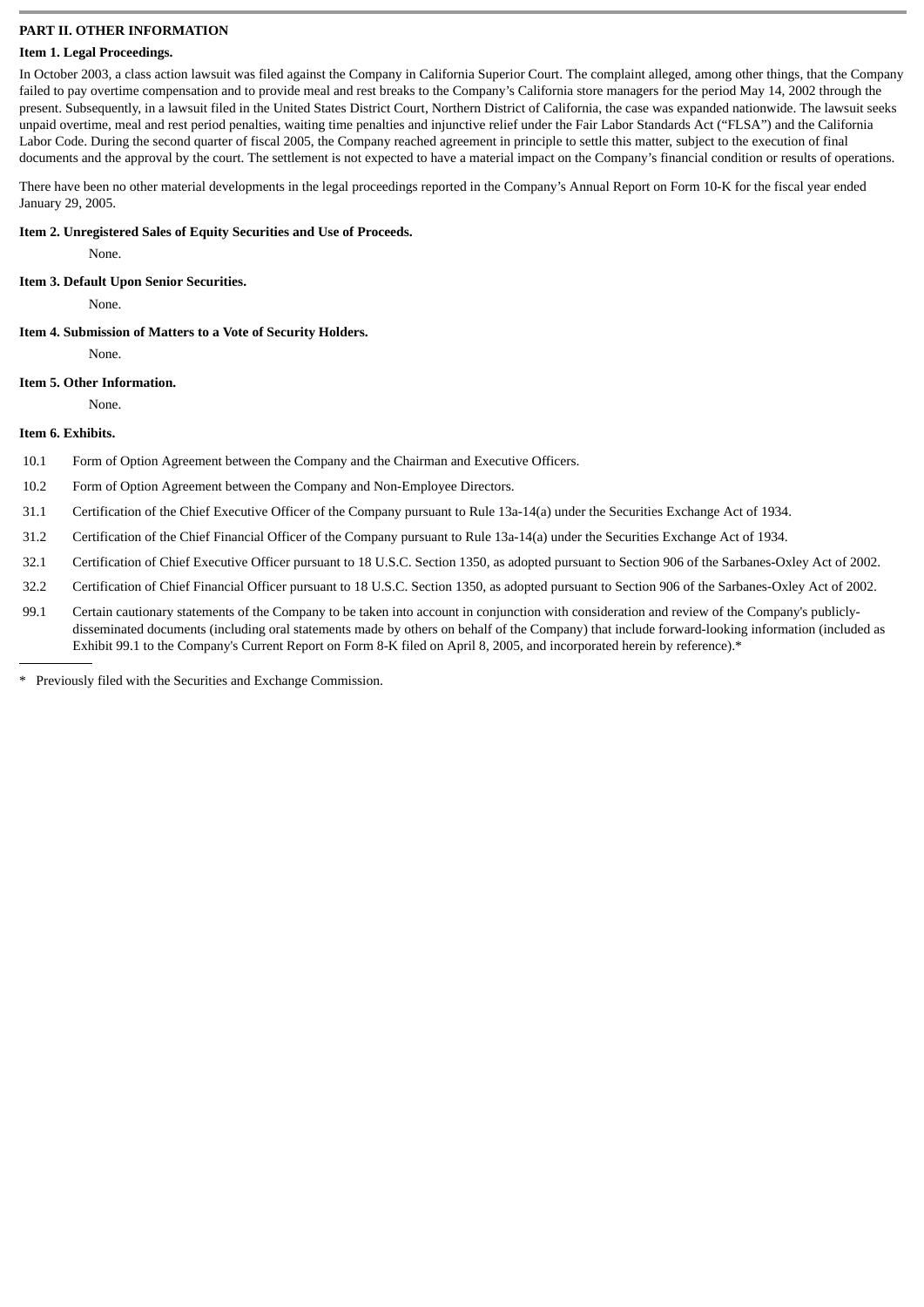SIGNATURES

Pursuant to the requirements of the Securities Exchange Act of 1934, the Registrant has duly caused this report to be signed on its behalf by the undersigned thereunto duly authorized.

CASUAL MALE RETAIL GROUP, INC.

Date: September 8, 2005 By: /S/ DENNIS R. HERNREICH

Dennis R. Hernreich Executive Vice President and Chief Financial Officer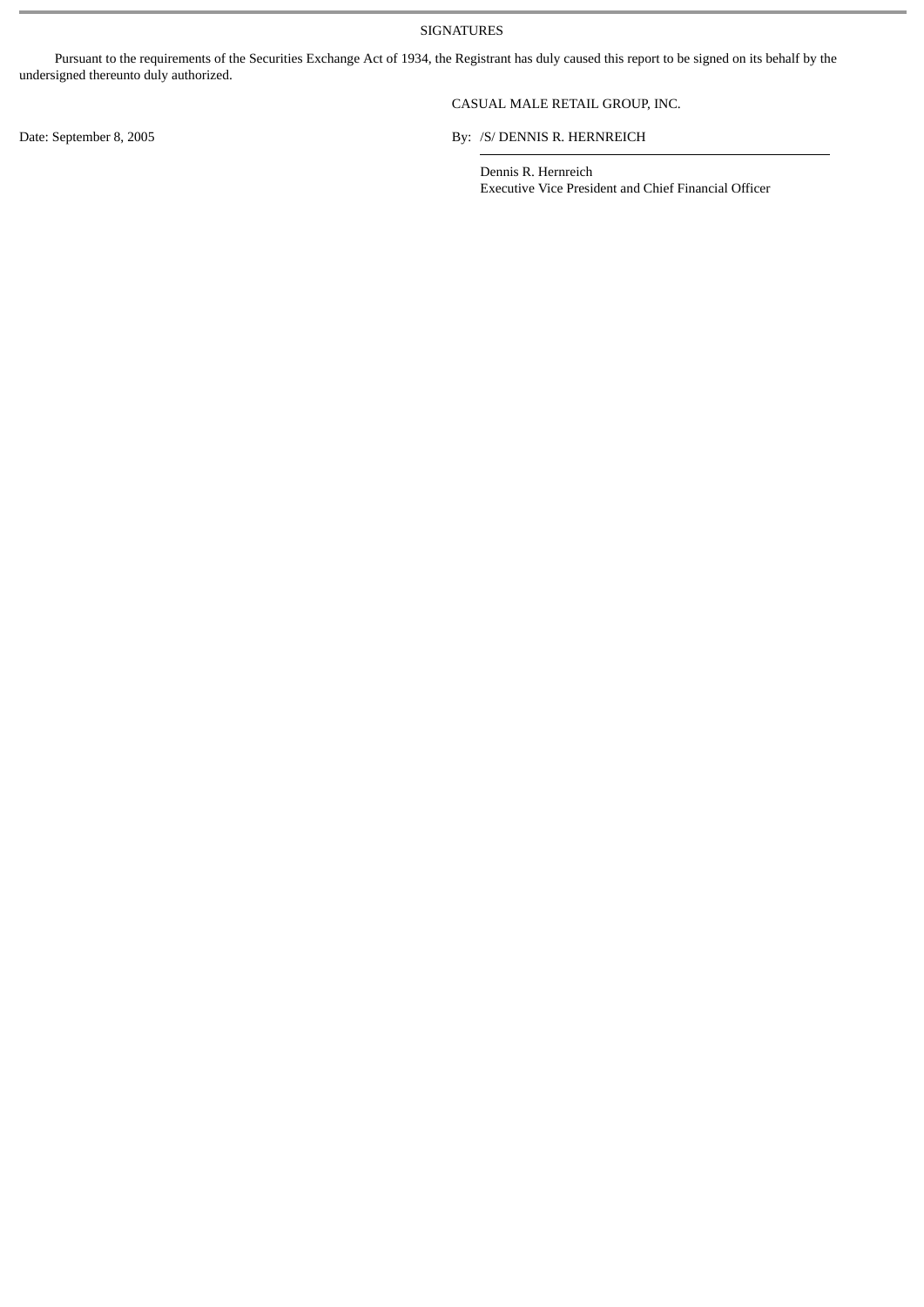#### **CASUAL MALE RETAIL GROUP, INC.**

#### **1992 STOCK INCENTIVE PLAN, AS AMENDED Non-Qualified Stock Option Grant Agreement**

THIS AGREEMENT, made as of this \_\_\_\_\_\_day of \_\_\_\_\_\_\_, 20\_\_, between Casual Male Retail Group, Inc., a Delaware corporation (the "Company"), and \_\_\_\_\_\_\_\_\_\_(the "Participant").

WHEREAS, the Company has adopted and maintains the Casual Male Retail Group, Inc. 1992 Stock Incentive Plan, as amended (the "Plan"), to encourage and enable the officers, employees and directors of the Company and its subsidiaries, and other persons who are responsible for or contribute to the management, growth or profitability of, or who provide substantial services to, the Company and its subsidiaries, upon whose judgment, initiative and efforts the Company largely depends for the successful conduct of its business to acquire a proprietary interest in the Company, thereby assuring a closer identification of such persons' interests with those of the Company, stimulating their efforts on the Company's behalf and strengthening their desire to remain with the Company;

WHEREAS, the Plan provides that a committee of the Board of Directors of the Company (the "Committee") shall administer the Plan and shall determine the individuals to whom stock options shall be granted and the amount and type of such stock options; and

WHEREAS, the Committee has determined that the purposes of the Plan would be furthered by granting the Participant a stock option under the Plan as set forth in this Agreement;

NOW, THEREFORE, in consideration of the premises and the mutual covenants hereinafter set forth, the parties hereto hereby agree as follows:

1. Grant of Option. Pursuant to, and subject to, the terms and conditions set forth herein and in the Plan, the Company hereby grants to the Participant a stock option (the "Option") with respect to shares of common stock of the Company ("Company Stock"). The Option does not constitute an "incentive stock option" within the meaning of Section 422 of the Internal Revenue Code of 1986, as amended.

2. Grant Date. The Grant Date of the Option is .

3. Incorporation of Plan. All terms, conditions and restrictions of the Plan are incorporated herein and made part hereof as if stated herein. If there is any conflict between the terms and conditions of the Plan and this Agreement, the terms and conditions of the Plan, as interpreted by the Committee, shall govern. Except as otherwise provided herein, all capitalized terms used herein shall have the meaning given to such terms in the Plan.

#### 4. Exercisability.

(a) Subject to Section 4(b) below, the Option shall first be exercisable with respect to a number of whole shares as close as possible to the following portion of the total number of shares subject hereto on the following dates: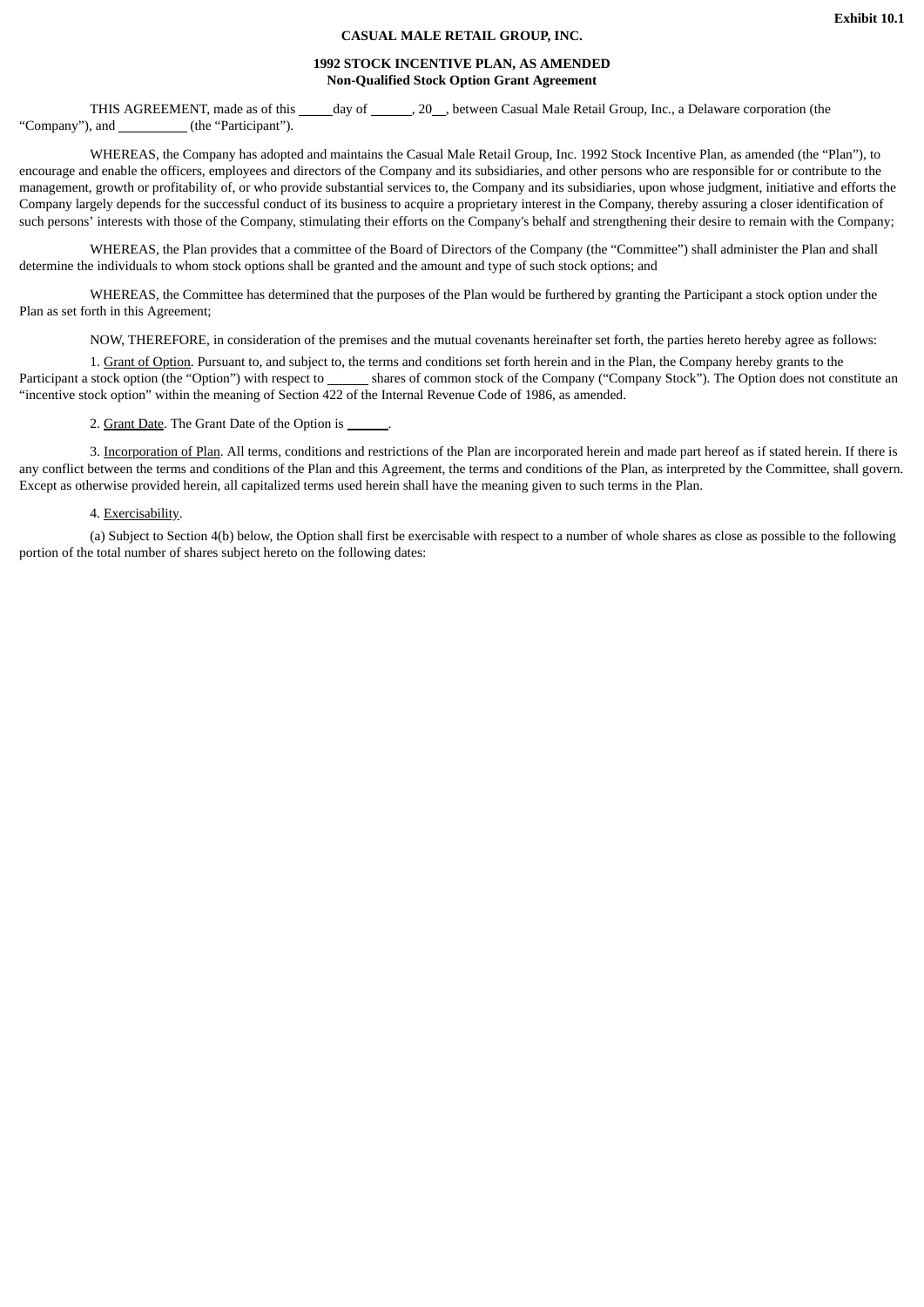| <b>Number of Years</b><br><b>After Date of Grant</b> | <b>Percentage of Shares</b><br><b>Becoming Available</b><br><b>For Exercise</b> | Cumulative<br>Percentage<br><b>Available</b> |  |
|------------------------------------------------------|---------------------------------------------------------------------------------|----------------------------------------------|--|
| Less than 1 year                                     | $0\%$                                                                           |                                              |  |
| 1-2 years                                            | $33^{1/3}\%$                                                                    | $33^{1/3}\%$                                 |  |
| 2-3 years                                            | $33^{1/3}\%$                                                                    | 66 $\frac{2}{3}\%$                           |  |
| 3 or more years                                      | $33^{1/3}\%$                                                                    | 100%                                         |  |

(b) In the event of a Change of Control, the Option shall be fully exercisable as of the effective date of the Change of Control.

5. Exercise Price. The exercise price-per-share of each share with respect to which the Option is granted is \$ (the "Exercise Price"), the Fair Market Value of a share of Company Stock as of the Grant Date.

6. Expiration Date. Subject to the provisions of the Plan and this Agreement, the Option shall expire and terminate on the tenth anniversary of the Grant Date.

7. Termination. If the Participant ceases his/her employment with the Company, this Option shall become fully vested and exerciseable, subject to the following limitation. If the Participant ceases his/her employment for any reason other than Cause (as defined in the Plan), the Participant will have 90 days from the date the Participant ceases his/her employment in which to exercise this Option, or until the Expiration Date, if earlier. If the Participant ceases his/her employment for Cause, any Option held by the Participant will terminate immediately and be of no further force and effect. If the Participant ceases his/her employment because of death or disability (or otherwise has an Option outstanding at the time of his or her death), the Option may be exercised by the Participant's legal representative or legatee for a period of one (1) year from the date of death/disability or until the Expiration Date, if earlier.

8. Method of Exercise. The Participant may exercise this Option, in whole or in part, only by a cashless exercise (in which, upon exercise, the Participant forfeits a number of shares of Company Stock underlying this Option having an aggregate Fair Market Value equal to the aggregate Exercise Price of the portion of the Option being exercised) by surrender of this Option at the principal office of the Company, together with a written notice of his or her election to purchase some or all of the vested shares of Company Stock purchasable at the time of such notice, in which event the Company shall issue to the Participant a number of shares of Company Stock computed using the following formula:

 $X = Y - [(A^*Y)/B]$ 

Where  $X =$  the number of shares of Company Stock to be issued to the Participant.

 $Y =$ the number of shares of Company Stock purchasable upon exercise of all of the Option or, if only a portion of the Option is being exercised, the portion of the Option being exercised.

 $A =$  the Exercise Price.

 $B =$  the per share Fair Market Value of one share of Company Stock.

 $-2-$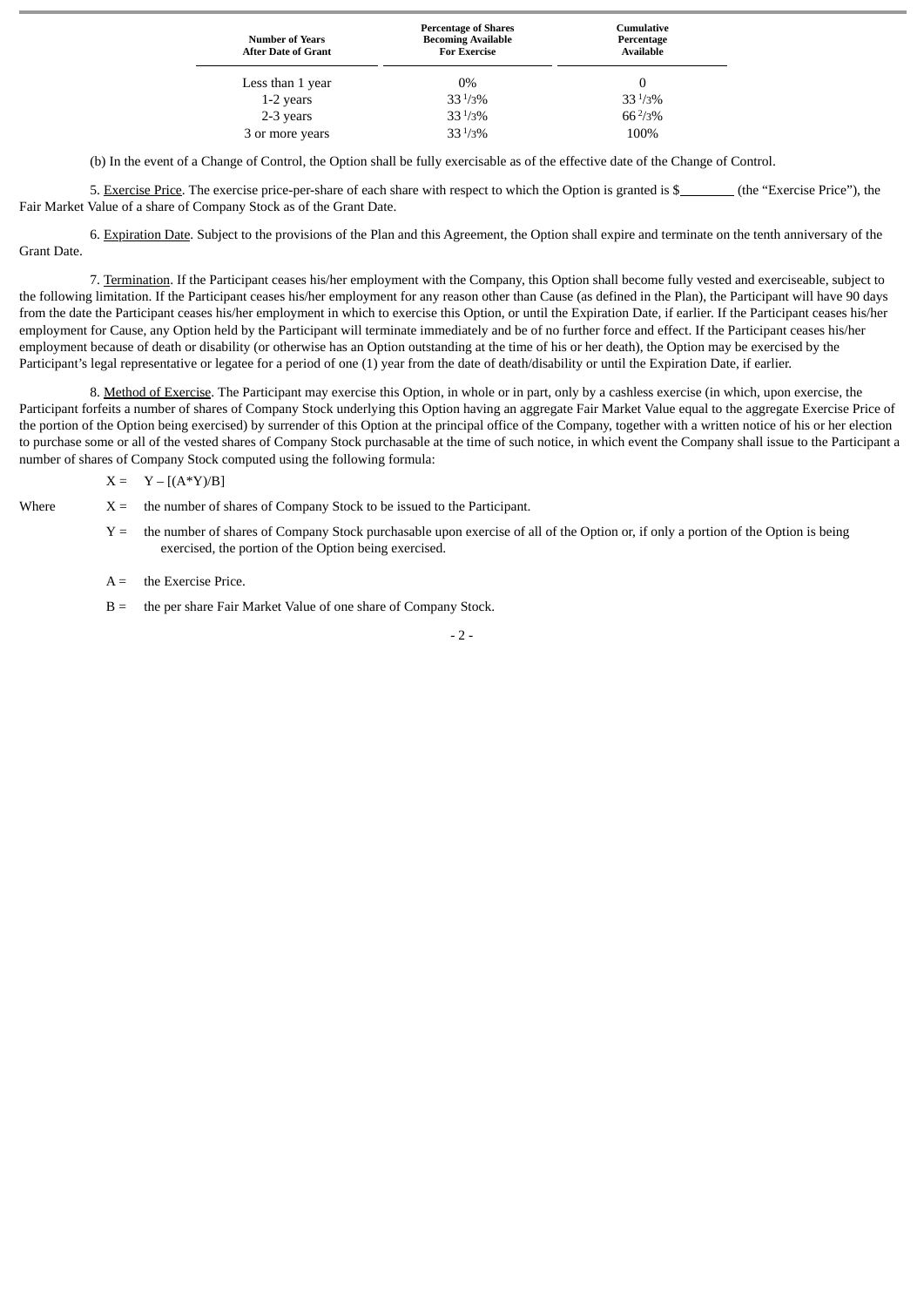Certificates for shares of Company Stock purchased upon the exercise of the Option shall be issued in the name of the Participant or his beneficiary, as the case may be, and delivered to the Participant or his beneficiary as soon as practicable following the effective date on which the Option is exercised.

9. Tax Withholding. The Participant is obligated to remit to the Company, or make arrangements satisfactory to the Committee, an amount sufficient in the determination of the Company to satisfy any federal, state or local tax withholding and other taxes due or potentially payable in connection with the exercise of the Option. To the extent permitted by the Committee in its sole discretion, the Participant may satisfy this obligation by (i) directing the Company to withhold from the shares of Company Stock to be issued to the Participant upon the exercise of the Option a number of whole shares of Company Stock or (ii) transferring to the Company a number of whole shares of Company Stock owned by the Participant, in either case having a Fair Market Value (determined as of the date on which the amount of required tax withholding is determined) as close as possible to the minimum amount of such obligation, with any additional amount to be paid by the Participant in cash.

#### 10. Securities Matters.

(a) The Company shall be under no obligation to effect the registration pursuant to the Securities Act of 1933, as amended (the "1933 Act") of any interests in the Plan or any shares of Company Stock to be issued thereunder or to effect similar compliance under any state laws. The Company shall not be obligated to cause to be issued or delivered any certificates evidencing shares of Company Stock pursuant hereto unless and until the Company is advised by its counsel that the issuance and delivery of such certificates is in compliance with all applicable laws, regulations of governmental authority and the requirements of any securities exchange on which shares of Company Stock are traded. The Committee may require, as a condition of the issuance and delivery of certificates evidencing shares of Company Stock pursuant to the terms hereof, that the recipient of such shares make such covenants, agreements and representations, and that such certificates bear such legends, as the Committee, in its sole discretion, deems necessary or desirable. The Participant specifically understands and agrees that the shares of Company Stock, if and when issued upon exercise of the Option, may be "restricted securities," as that term is defined in Rule 144 under the 1933 Act and, accordingly, the Participant may be required to hold the shares indefinitely unless they are registered under such Act or an exemption from such registration is available.

(b) The exercise of the Option shall be effective only at such time as counsel to the Company shall have determined that the issuance and delivery of shares of Company Stock pursuant to such exercise is in compliance with all applicable laws, regulations of governmental authority and the requirements of any securities exchange on which shares of Company Stock are traded. The Committee may, in its sole discretion, defer the effectiveness of any exercise of the Option in order to allow the issuance of shares of Company Stock pursuant thereto to be made pursuant to registration or an exemption from registration or other methods for compliance available under federal or state securities laws. The Committee shall inform the Participant in writing of its decision to defer the effectiveness of the exercise of the Option. During the period that the effectiveness of the exercise of the Option has been deferred, the Participant may, by written notice, withdraw such exercise and obtain the refund of any amount paid with respect thereto.

11. Non-transferability of Option. This Option shall not be transferable by the Participant otherwise than by will or by the laws of descent and distribution and this Option shall be exercisable, during the Participant's lifetime, only by the Participant. Notwithstanding the foregoing, the Committee may permit the Participant to transfer, in whole or in part, without consideration for the transfer, this Option to members of the Participant's immediate family, to any corporation, partnership,

– 3 –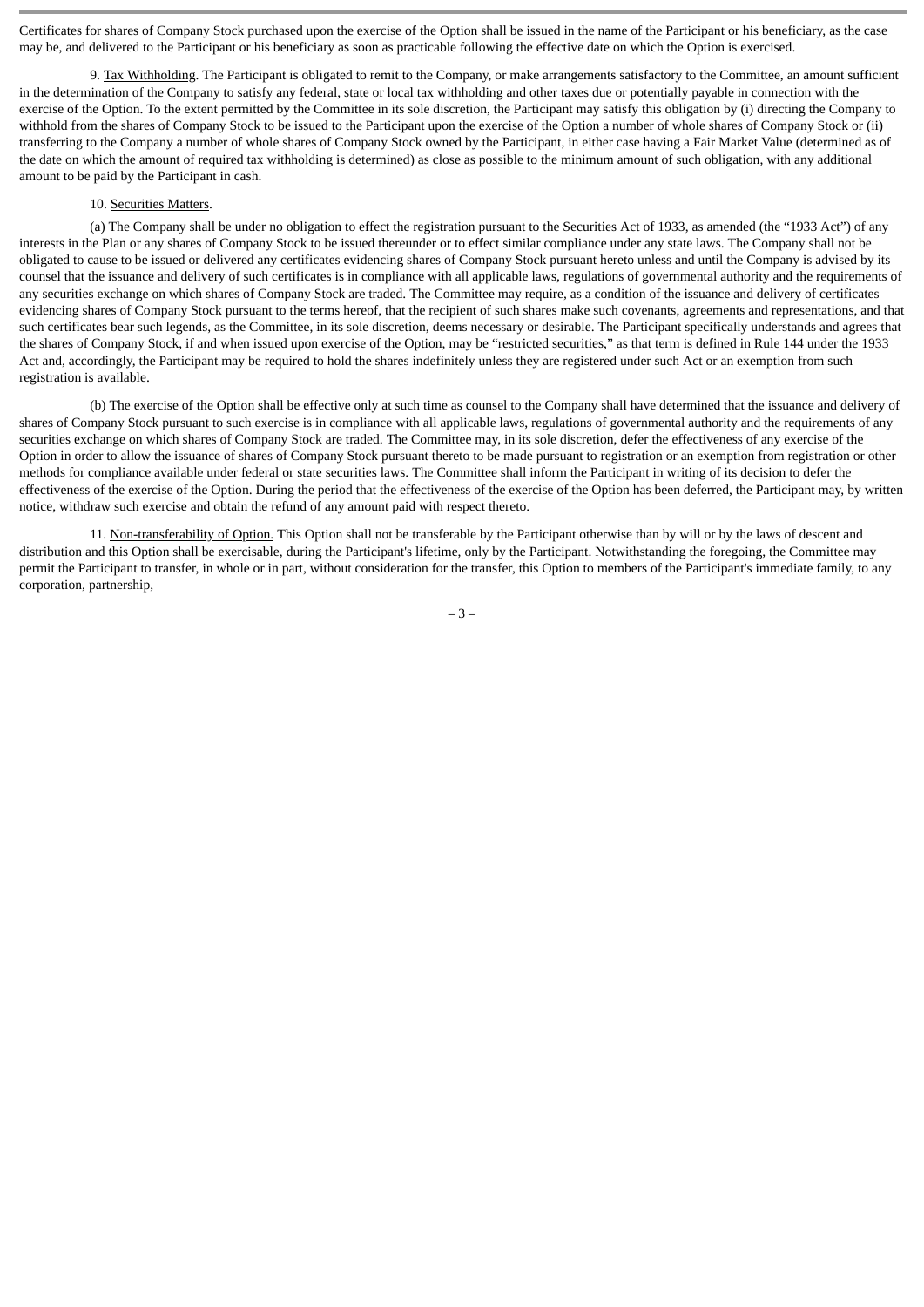limited liability company trust or other similar entity of which the Participant and/or any members of the Participant's family are the principal stockholders, partners, members, equity owners or beneficiaries; provided, however, that the transferee agrees in writing with the Company to be bound by all terms and conditions of the Plan and this Option.

12. Delays or Omissions. No delay or omission to exercise any right, power or remedy accruing to any party hereto upon any breach or default of any party under this Agreement, shall impair any such right, power or remedy of such party, nor shall it be construed to be a waiver of any such breach or default, or an acquiescence therein, or of or in any similar breach or default thereafter occurring, nor shall any waiver of any single breach or default be deemed a waiver of any other breach or default theretofore or thereafter occurring. Any waiver, permit, consent or approval of any kind or character on the part of any party of any breach or default under this Agreement, or any waiver on the part of any party or any provisions or conditions of this Agreement, must be in a writing signed by such party and shall be effective only to the extent specifically set forth in such writing.

13. Integration. This Agreement contains the entire understanding of the parties with respect to its subject matter. There are no restrictions, agreements, promises, representations, warranties, covenants or undertakings with respect to the subject matter hereof other than those expressly set forth herein. This Agreement, including, without limitation, the Plan, supersedes all prior agreements and understandings between the parties with respect to its subject matter.

14. Counterparts. This Agreement may be executed in two or more counterparts, each of which shall be deemed an original, but all of which shall constitute one and the same instrument.

15. Governing Law. This Agreement shall be governed by and construed and enforced in accordance with the laws of the Commonwealth of Massachusetts, without regard to the provisions governing conflict of laws.

16. Participant Acknowledgment. The Participant hereby acknowledges receipt of a copy of the Plan. The Participant hereby acknowledges that all decisions, determinations and interpretations of the Committee in respect of the Plan, this Agreement and the Option shall be final and conclusive.

IN WITNESS WHEREOF, the Company has caused this Agreement to be duly executed by its duly authorized officer, and the Participant has hereunto signed this Agreement on his own behalf, thereby representing that he has carefully read and understands this Agreement and the Plan as of the day and year first written above.

CASUAL MALE RETAIL GROUP, INC.

By: /s/ David A. Levin

Name: David A. Levin Title: President, CEO

Receipt of the foregoing Option is acknowledged and its terms and conditions are hereby agreed to:

Date:

Address:

- 4 -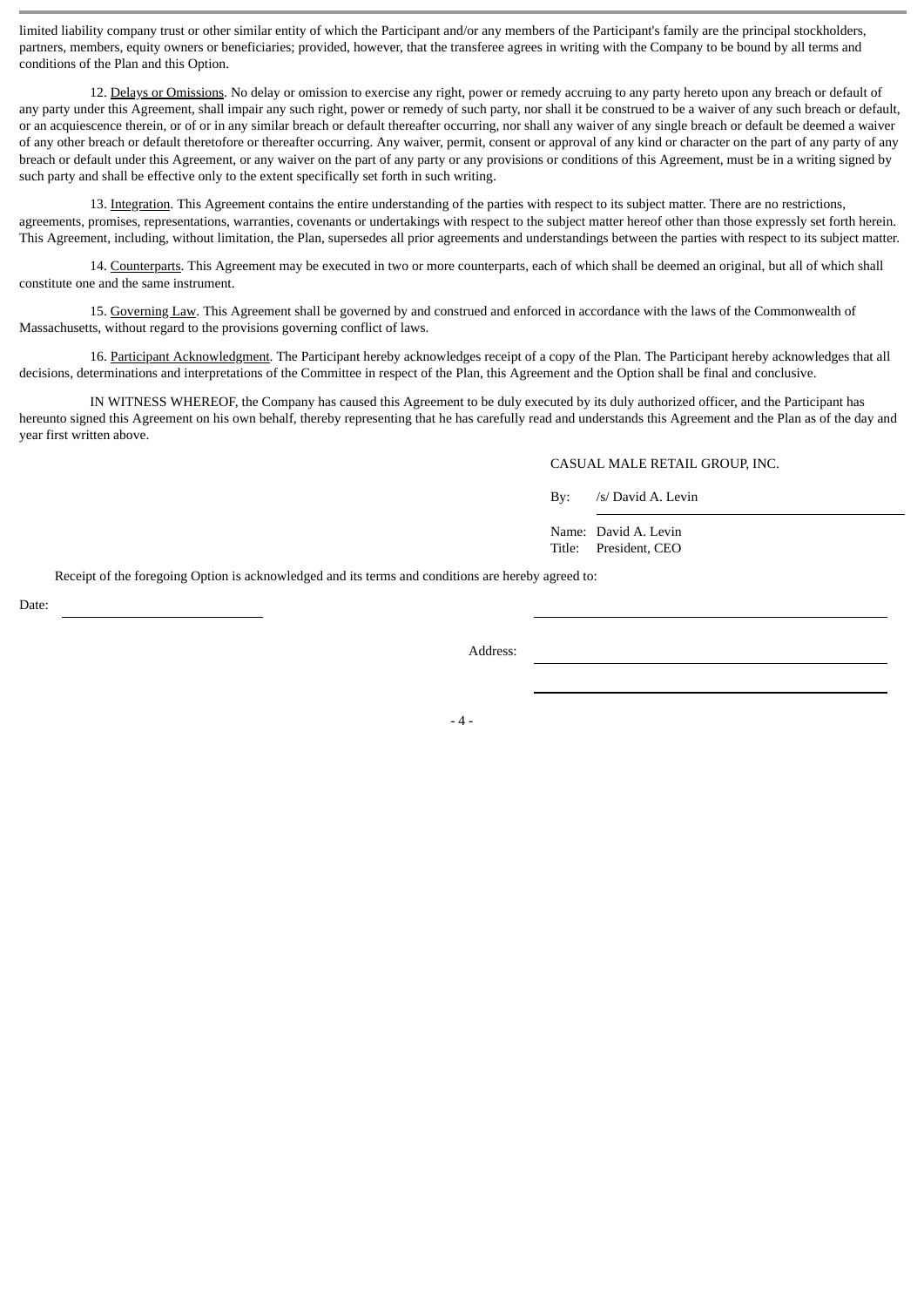**\_\_\_\_\_\_\_\_\_\_\_\_\_\_\_\_\_\_\_\_\_\_ DATE OF GRANT** 

#### **CASUAL MALE RETAIL GROUP, INC. 1992 STOCK INCENTIVE PLAN, AS AMENDED**

# **NON-QUALIFIED STOCK OPTION AGREEMENT (For Non-Employee Directors)**

#### **\_\_\_\_\_\_\_\_\_\_\_\_\_\_\_\_\_\_\_\_\_\_ NO. OF SHARES**

Pursuant to the Casual Male Retail Group, Inc. 1992 Stock Incentive Plan, as amended (the "Plan"), Casual Male Retail Group, Inc. (the "Company") hereby grants to

(the "Optionee") an Option to purchase on or prior to August 8, 2015 (the "Expiration Date") all or any part of shares (the "Option Shares") of Common Stock of the Company par value \$.01 per share ("Common Stock") at a price of \$6.93 per share (the "Exercise Price") in accordance with the schedule set forth in Section 1 hereof and subject to the terms and conditions set forth hereinafter and in the Plan. This Option does not qualify as an incentive stock option under Section 422 of the Internal Revenue Code of 1986, as amended (the "Code"), and consequently shall be treated as a non-qualified stock option for tax purposes. This Option shall be governed by the laws of Massachusetts.

1. Vesting Schedule. Subject to the provisions of Sections 3 and 5 hereof, this Option shall become vested and exercisable with respect to the following number of Option Shares according to the timetable set forth below:

| Number of Years<br><b>After Date of Grant</b> | <b>Percentage of Shares</b><br><b>Becoming Available</b><br>for Exercise | Cumulative<br><b>Percentage Available</b> |  |
|-----------------------------------------------|--------------------------------------------------------------------------|-------------------------------------------|--|
| less than 1 year                              | $33^{1/3}\%$                                                             | $33^{1/3}\%$                              |  |
| $1 - 2$ years                                 | $33^{1/3}\%$                                                             | 66 $\frac{2}{3}\%$                        |  |
| 2 or more years                               | $33^{1/3}\%$                                                             | 100%                                      |  |

2. Manner of Exercise. The Optionee may exercise this Option, in whole or in part, only by a cashless exercise (in which upon exercise, the Optionee forfeits a number of shares of Common Stock underlying this Option having an aggregate Fair Market Value equal to the aggregate Exercise Price of the portion of the Option being exercised) by surrender of this Option at the principal office of the Company, together with a written notice of his or her election to purchase some or all of the vested shares of Common Stock purchasable at the time of such notice, in which event the Company shall issue to the Optionee a number of shares of Common Stock computed using the following formula:

# $X = Y - [(A^*Y)/B]$

- Where  $X =$  the number of shares of Common Stock to be issued to the Optionee.
	- $Y =$ the number of shares of Common Stock purchasable upon exercise of all of the Option or, if only a portion of the Option is being exercised, the portion of the Option being exercised.
	- $A =$  the Exercise Price.
	- B = the per share Fair Market Value of one share of Common Stock.

- 1 -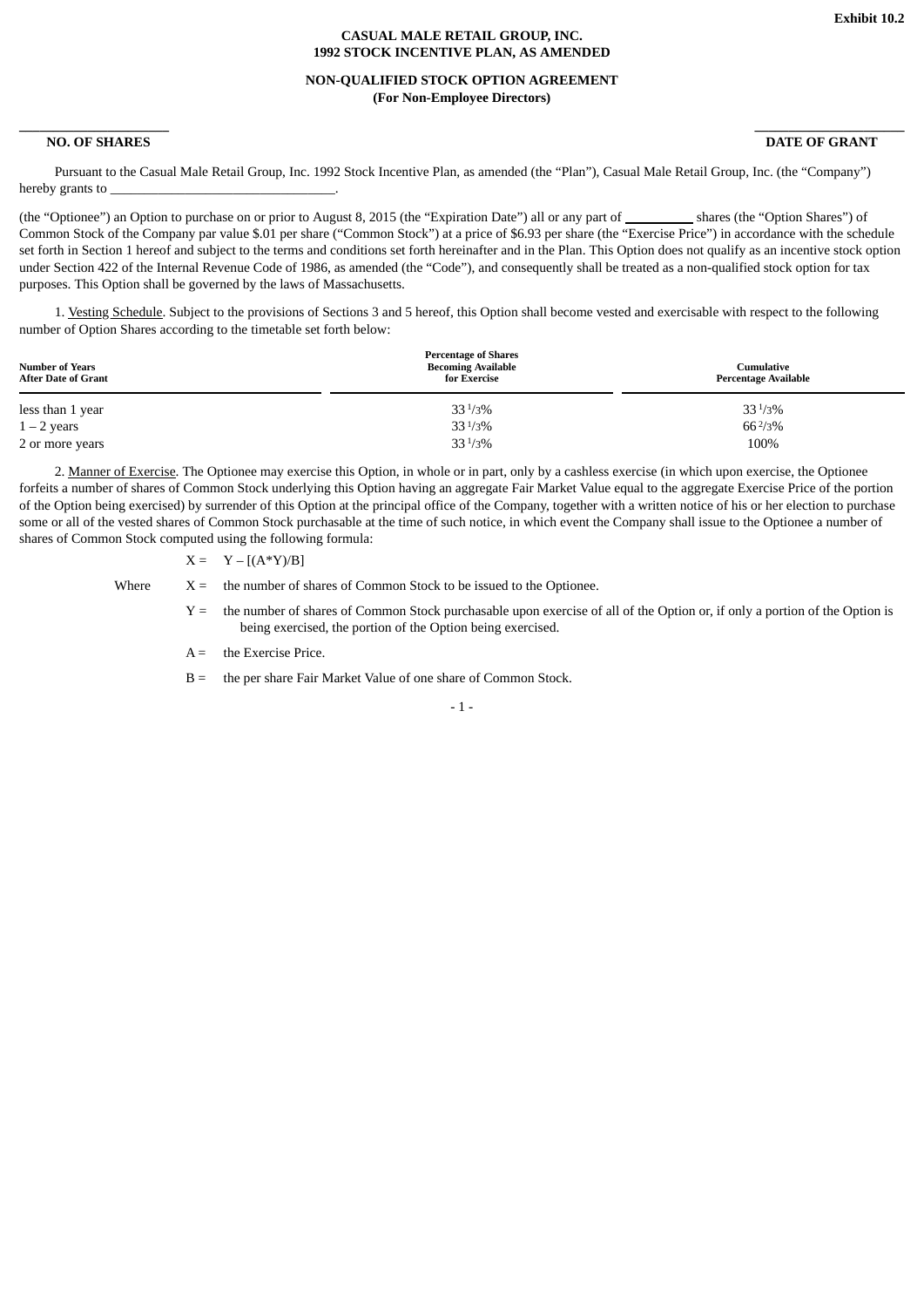Certificates for shares of Common Stock purchased upon the exercise of the Option shall be issued in the name of the Optionee or his beneficiary, as the case may be, and delivered to the Optionee or his beneficiary as soon as practicable following the effective date on which the Option is exercised.

If requested upon the exercise of this Option, certificates for shares may be issued in the name of the Optionee jointly with another person or in the name of the executor or administrator of the Optionee's estate.

The delivery of certificates representing the Option Shares will be contingent upon the Company's receipt from the Optionee of any agreement, statement or other evidence as the Company may require to satisfy itself that the issuance of the Option Shares pursuant to the exercise of this Option and any subsequent resale of the shares will be in compliance with applicable laws and regulations.

Notwithstanding any other provision hereof or of the Plan, no portion of this Stock Option shall be exercisable after the Expiration Date hereof.

3. Termination. If the Optionee ceases to serve as a Director of the Company, this Option shall become fully vested and exerciseable, subject to the following limitation. If the Optionee ceases to serve as a Director of the Company for any reason other than Cause (as defined in the Plan), the Optionee will have 90 days from the date the Optionee ceases serving as a Director in which to exercise this Option, or until the Expiration Date, if earlier. If the Optionee ceases to serve as a Director for Cause, any Option held by the Optionee will terminate immediately and be of no further force and effect. If the Optionee ceases to serve as a Director because of death (or otherwise has an Option outstanding at the time of his or her death), the Option may be exercised by the Optionee's legal representative or legatee for a period of one (1) year from the date of death or until the Expiration Date, if earlier.

4. Non-transferability of Option. This Option shall not be transferable by the Optionee otherwise than by will or by the laws of descent and distribution and this Option shall be exercisable, during the Optionee's lifetime, only by the Optionee. Notwithstanding the foregoing, the Committee may permit the Optionee to transfer, in whole or in part, without consideration for the transfer, this Option to members of the Optionee's immediate family, to any corporation, partnership, limited liability company trust or other similar entity of which the Optionee and/or any members of the Optionee's family are the principal stockholders, partners, members, equity owners or beneficiaries; provided, however, that the transferee agrees in writing with the Company to be bound by all terms and conditions of the Plan and this Option.

5. Change of Control. In the event of a Change of Control, as described in Section 13 of the Plan, each Stock Option will automatically become fully exercisable.

 $-2-$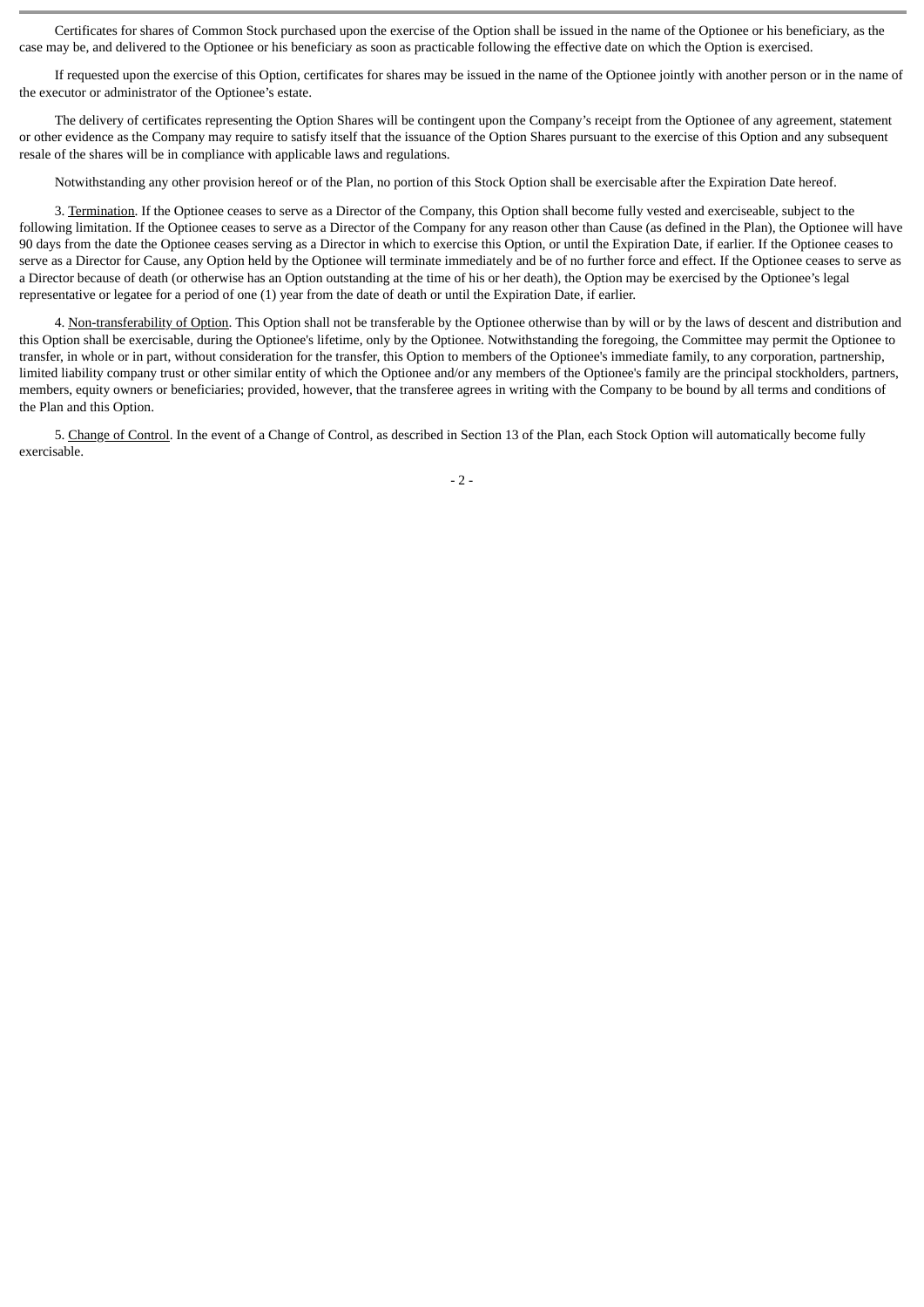6. Option Shares. The Option Shares are shares of the Common Stock of the Company as constituted on the date of this Option, subject to adjustment as provided in Section 3(b) of the Plan.

7. Rights as a Shareholder. The Optionee shall have no rights as a shareholder with respect to any shares of Common Stock which may be purchased by exercise of this Option unless and until a certificate or certificates representing such shares are duly issued and delivered to the Optionee. Except as otherwise expressly provided in the Plan, no adjustment shall be made for dividends or other rights for which the record date is prior to the date such stock certificate is issued.

8. The Plan, In the event of any discrepancy or inconsistency between this Agreement and the Plan, the terms and conditions of the Plan shall control.

9. Miscellaneous. Notices hereunder shall be mailed or delivered to the Company at its principal place of business and shall be mailed or delivered to Optionee at the address set forth below or, in either case, at such other address as one party may subsequently furnish to the other party in writing.

CASUAL MALE RETAIL GROUP, INC.

By: /s/ David A. Levin

David A. Levin President and CEO

Receipt of the foregoing Option is acknowledged and its terms and conditions are hereby agreed to:

Date:

Signature of Director

Address:

- 3 -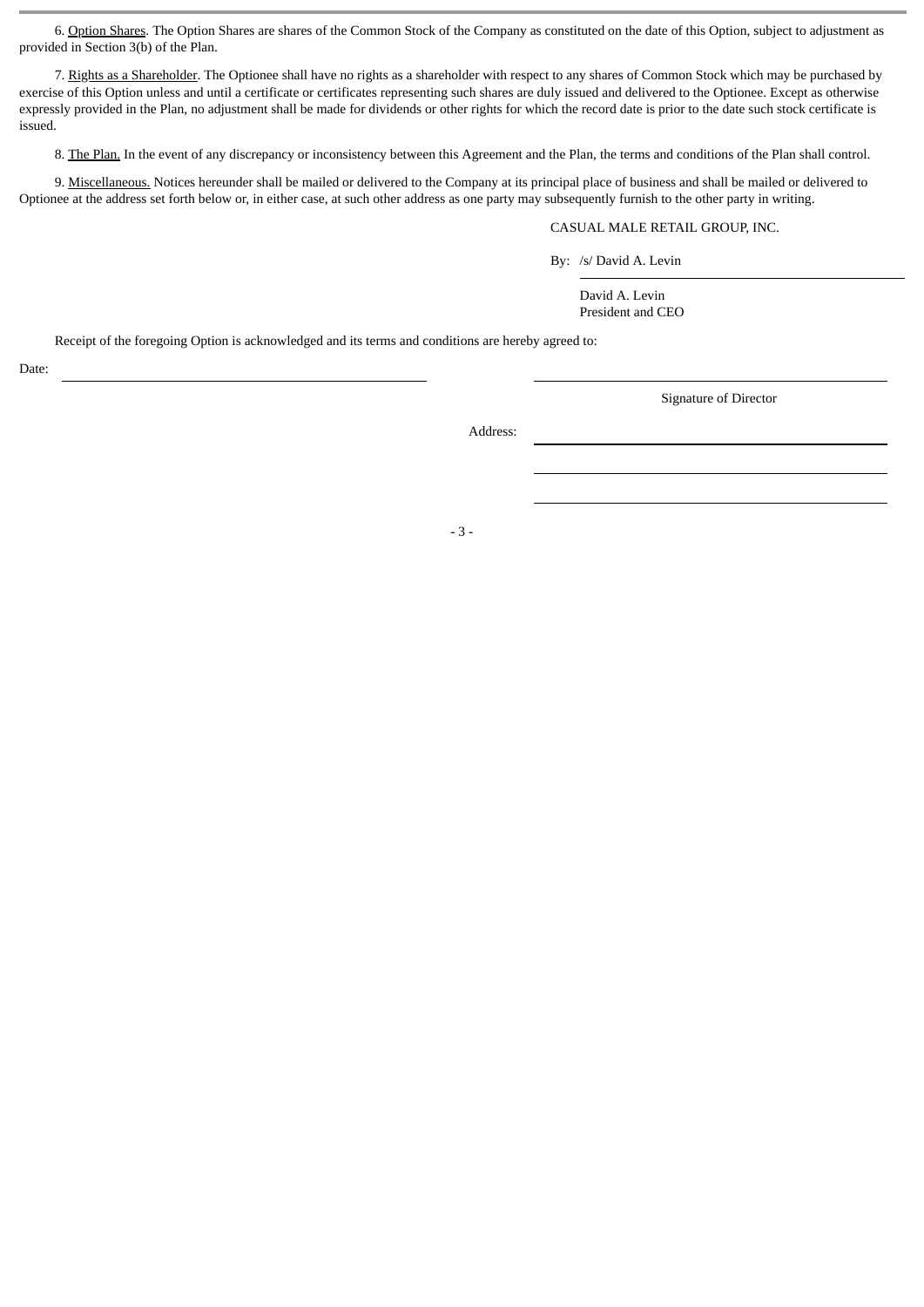#### **CERTIFICATION**

I, David A. Levin, certify that:

- 1. I have reviewed this quarterly report on Form 10-Q of Casual Male Retail Group, Inc.;
- 2. Based on my knowledge, this report does not contain any untrue statement of a material fact or omit to state a material fact necessary to make the statements made, in light of the circumstances under which such statements were made, not misleading with respect to the period covered by this report;
- 3. Based on my knowledge, the financial statements, and other financial information included in this report, fairly present in all material respects the financial condition, results of operations and cash flows of the registrant as of, and for, the periods presented in this report;
- 4. The registrant's other certifying officer(s) and I are responsible for establishing and maintaining disclosure controls and procedures (as defined in Exchange Act Rules 13a-15(e) and 15d-15(e)) and internal control over financial reporting (as defined in Exchange Act Rules 13a-15(f) and 15d-15(f)) for the registrant and have:
	- a) Designed such disclosure controls and procedures, or caused such disclosure controls and procedures to be designed under our supervision, to ensure that material information relating to the registrant, including its consolidated subsidiaries, is made known to us by others within those entities, particularly during the period in which this report is being prepared;
	- b) Designed such internal control over financial reporting, or caused such internal control over financial reporting to be designed under our supervision, to provide reasonable assurance regarding the reliability of financial reporting and the preparation of financial statements for external purposes in accordance with generally accepted accounting principles;
	- c) Evaluated the effectiveness of the registrant's disclosure controls and procedures and presented in this report our conclusions about the effectiveness of the disclosure controls and procedures, as of the end of the period covered by this report based on such evaluation; and
	- d) Disclosed in this report any change in the registrant's internal control over financial reporting that occurred during the registrant's most recent fiscal quarter (the registrant's fourth fiscal quarter in the case of an annual report) that has materially affected, or is reasonably likely to materially affect, the registrant's internal control over financial reporting; and
- 5. The registrant's other certifying officer(s) and I have disclosed, based on our most recent evaluation of internal control over financial reporting, to the registrant's auditors and the audit committee of the registrant's board of directors (or persons performing the equivalent functions):
	- a) All significant deficiencies and material weaknesses in the design or operation of internal control over financial reporting which are reasonably likely to adversely affect the registrant's ability to record, process, summarize and report financial information; and
	- b) Any fraud, whether or not material, that involves management or other employees who have a significant role in the registrant's internal control over financial reporting.

Date: September 8, 2005

/s/ DAVID A. LEVIN

David A. Levin Chief Executive Officer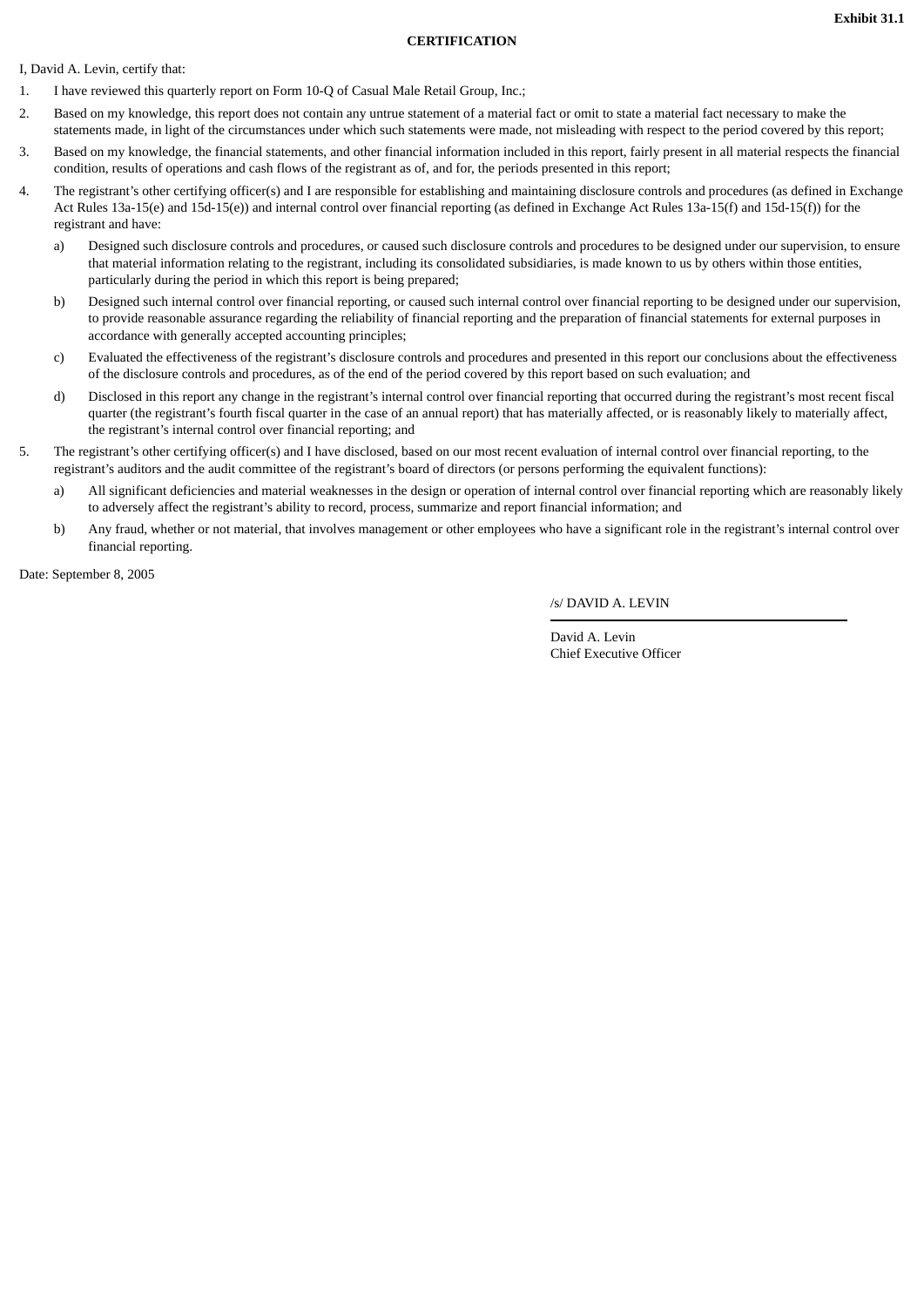#### **CERTIFICATION**

I, Dennis R. Hernreich, certify that:

- 1. I have reviewed this quarterly report on Form 10-Q of Casual Male Retail Group, Inc.;
- 2. Based on my knowledge, this report does not contain any untrue statement of a material fact or omit to state a material fact necessary to make the statements made, in light of the circumstances under which such statements were made, not misleading with respect to the period covered by this report;
- 3. Based on my knowledge, the financial statements, and other financial information included in this report, fairly present in all material respects the financial condition, results of operations and cash flows of the registrant as of, and for, the periods presented in this report;
- 4. The registrant's other certifying officer(s) and I are responsible for establishing and maintaining disclosure controls and procedures (as defined in Exchange Act Rules 13a-15(e) and 15d-15(e)) and internal control over financial reporting (as defined in Exchange Act Rules 13a-15(f) and 15d-15(f)) for the registrant and have:
	- a) Designed such disclosure controls and procedures, or caused such disclosure controls and procedures to be designed under our supervision, to ensure that material information relating to the registrant, including its consolidated subsidiaries, is made known to us by others within those entities, particularly during the period in which this report is being prepared;
	- b) Designed such internal control over financial reporting, or caused such internal control over financial reporting to be designed under our supervision, to provide reasonable assurance regarding the reliability of financial reporting and the preparation of financial statements for external purposes in accordance with generally accepted accounting principles;
	- c) Evaluated the effectiveness of the registrant's disclosure controls and procedures and presented in this report our conclusions about the effectiveness of the disclosure controls and procedures, as of the end of the period covered by this report based on such evaluation; and
	- d) Disclosed in this report any change in the registrant's internal control over financial reporting that occurred during the registrant's most recent fiscal quarter (the registrant's fourth fiscal quarter in the case of an annual report) that has materially affected, or is reasonably likely to materially affect, the registrant's internal control over financial reporting; and
- 5. The registrant's other certifying officer(s) and I have disclosed, based on our most recent evaluation of internal control over financial reporting, to the registrant's auditors and the audit committee of the registrant's board of directors (or persons performing the equivalent functions):
	- a) All significant deficiencies and material weaknesses in the design or operation of internal control over financial reporting which are reasonably likely to adversely affect the registrant's ability to record, process, summarize and report financial information; and
	- b) Any fraud, whether or not material, that involves management or other employees who have a significant role in the registrant's internal control over financial reporting.

Date: September 8, 2005

/s/ DENNIS R. HERNREICH

Dennis R. Hernreich Chief Financial Officer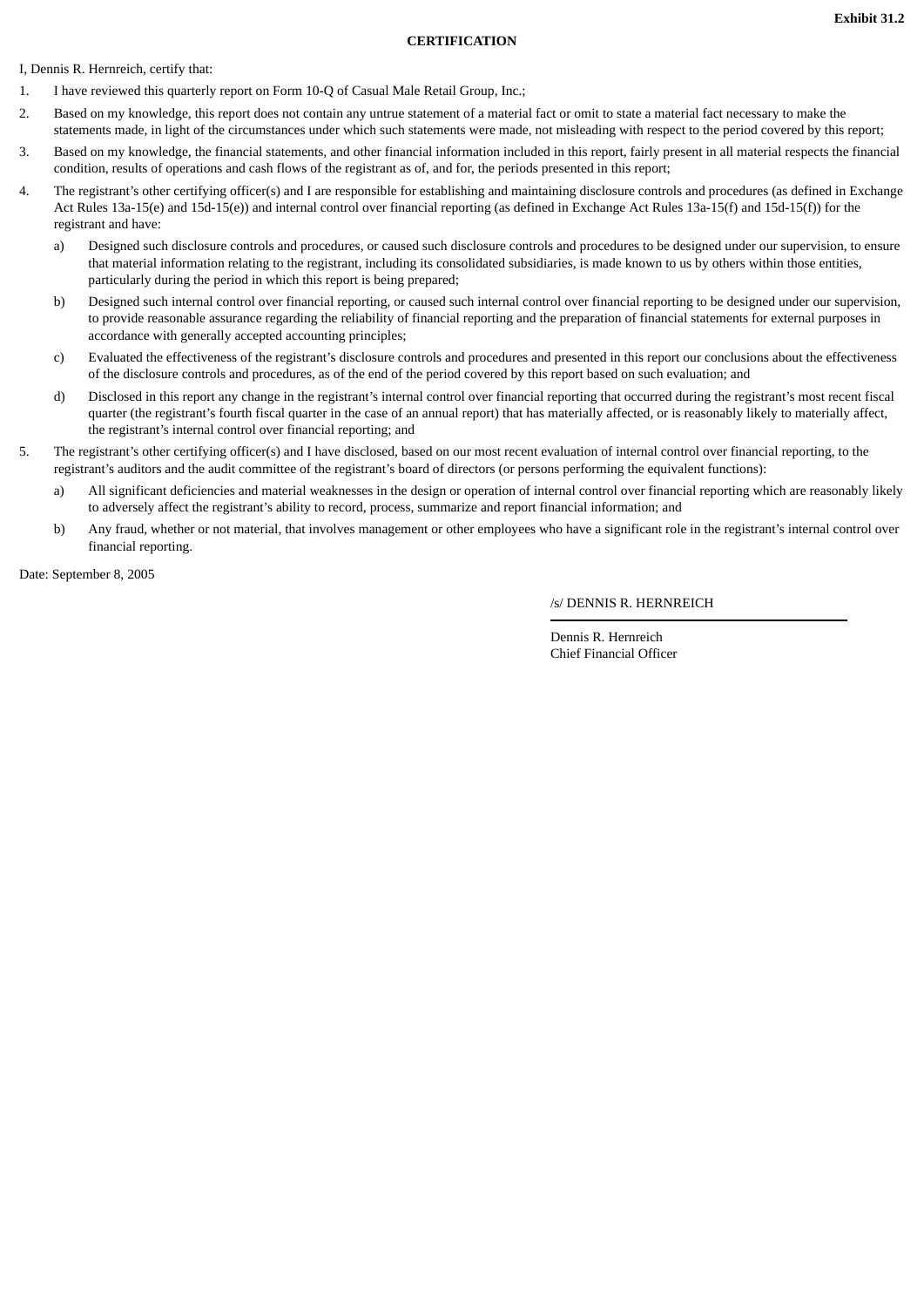#### **CERTIFICATION PURSUANT TO 18 U.S.C. SECTION 1350, AS ADOPTED PURSUANT TO SECTION 906 OF THE SARBANES-OXLEY ACT OF 2002**

In connection with the Quarterly Report on Form 10-Q of Casual Male Retail Group, Inc. (the "Company") for the period ended July 30, 2005, as filed with the Securities and Exchange Commission on the date hereof (the "Report"), I, David A. Levin, Chief Executive Officer of the Company, certify pursuant to 18 U.S.C. § 1350, as adopted pursuant to § 906 of the Sarbanes-Oxley Act of 2002, that:

- (1) The Report fully complies with the requirements of section 13(a) or 15(d) of the Securities Exchange Act of 1934, as amended (the "Exchange Act"); and
- (2) The information contained in the Report fairly presents, in all material respects, the financial condition and results of operations of the Company.

This certification is being furnished as an exhibit to the Report pursuant to 18 U.S.C. Section 1350, as adopted pursuant to Section 906 of the Sarbanes-Oxley Act of 2002, and shall not be deemed "filed" for purposes of Section 18 of the Exchange Act, or otherwise subject to the liability of that section. This certification will not be deemed to be incorporated by reference into any filing under the Securities Act of 1933, as amended, or the Exchange Act, regardless of any general incorporation language in such filing, except to the extent that the Company specifically incorporates this certification by reference.

Dated: September 8, 2005

#### /s/ DAVID A. LEVIN

 David A. Levin Chief Executive Officer

*A signed original of this written statement required by Section 906, or other document authenticating, acknowledging, or otherwise adopting the signature that appears in typed form within the electronic version of this written statement required by Section 906, has been provided to the Company and will be retained by the Company and furnished to the Securities and Exchange Commission or its staff upon request.*